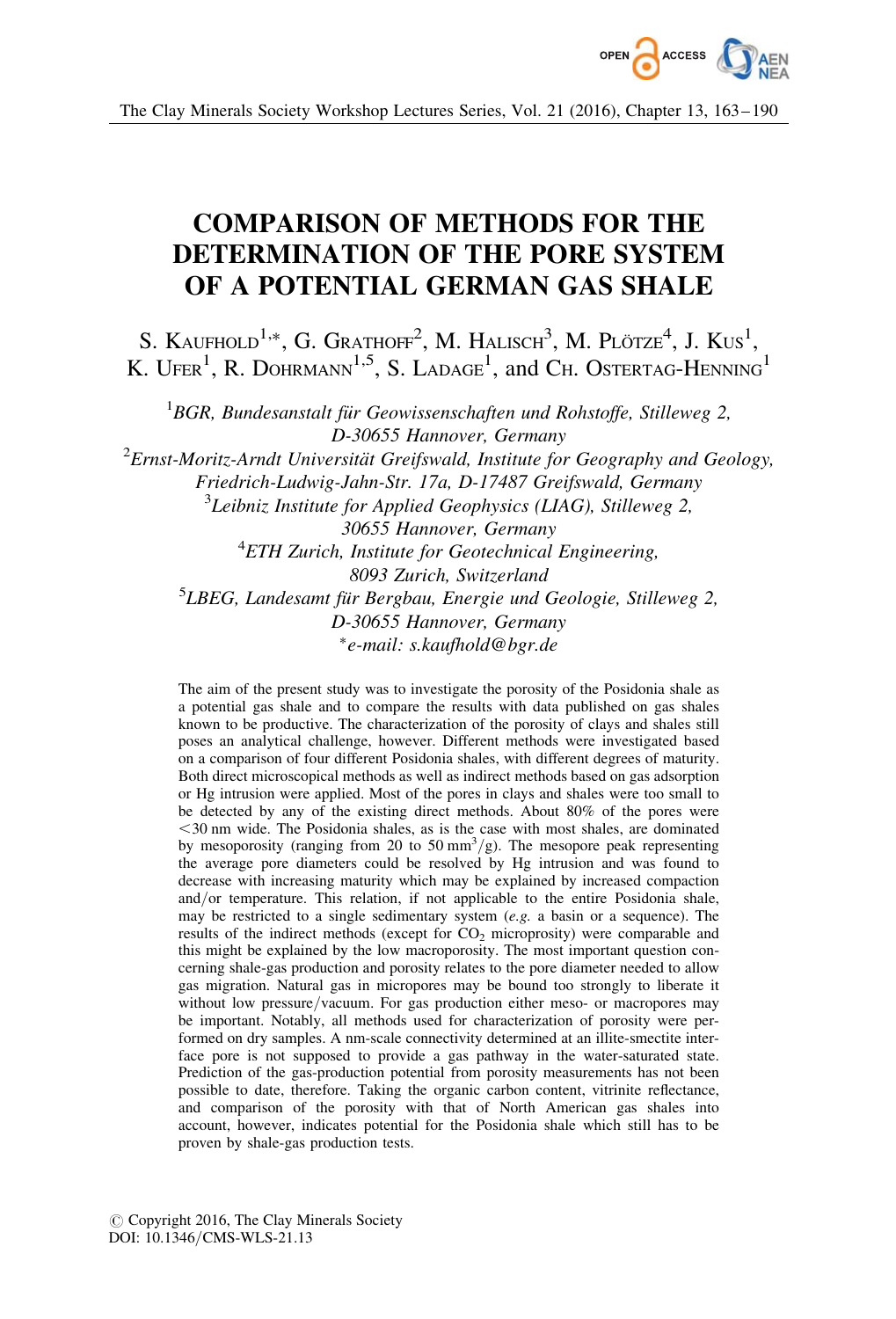## 1. Introduction

Oil and gas are usually pumped out of porous rocks in which they were entrapped. The resources formed in the so-called 'source rocks' and migrated into the so-called 'reservoir rocks.' Such deposits are referred to as 'conventional deposits.' Appreciable hydrocarbons exist in less porous rocks, however, and that has been the location for most of them since the time of formation ('unconventional deposits') because these rocks are 'tight.' Commonly, gas shales are distinguished from other tight gas deposits. The hydrocarbons of the tight rocks cannot be produced using conventional techniques – the tight rocks have to be fractured hydraulically before the hydrocarbons can be extracted. Production is achieved by a technique called hydraulic fracturing (otherwise known as 'fracking'). The tight rocks are fractured using high-pressure water pulses. This technique is sometimes even used for conventional deposits to maximize the output. For some kinds of rocks the cracks or fracks have to be kept open which is achieved by small glass or sand particles inserted along with chemicals preventing microbial growth which also could reduce permeability. For exploitation of unconventional deposits, directed and/or horizontal drilling is the state of the art. Due to the growing economic importance of both unconventional oil and gas deposits many countries have begun to investigate their tight gas/oil potential. In the USA, unconventional deposits already provide a significant proportion of national energy resources (about 30% in 2011, Blumsack, 2014). Tight-gas production in the USA doubled between 1990 and 2010. The amount of shale-gas production was insignificant in 2000 but started to increase significantly after 2005, as it is the most important tightgas deposit type (Blumsack, 2014). In Europe, unconventional deposits are much less prominent although several interesting formations exist. A description of American gas shales was given by Curtis (2002).

From a scientific point of view, however, these new deposits and the technology used raise several unanswered questions. The most important ones probably concern mechanisms of hydrocarbon migration through the more or less tight and/or fractured rocks. Characterization of the porosity of tight rocks, e.g. of the so-called gas shale, is particularly relevant. Of the different types of tight rocks, gas shales are interesting from a scientific point of view mainly because of the analytical challenges. A potential gas shale should contain clay minerals or at least clay-sized particles  $(< 2 \mu m$ ) and a significant proportion of organic matter. The porosity of gas shales is also known to be important (Chalmers *et al.*, 2012a). The characterization of the porosity of gas shales or clays in general, however, is still an analytical challenge. Correlation of the pore-size distribution with gas diffusivity or migration is difficult in general because of the fact that important small pores appear to be beyond the detection limit of analytical methods.

Two different types of methods to determine the porosity of rocks can be distinguished – direct and indirect. Direct methods are based on microscopic investigations. Because of the small size of the shale pores, electron microscopy is used for any clayrelated material. Recently, scanning electron microscopy (SEM) has been combined successfully with ion milling (either with a focused or a slightly broader ion beam).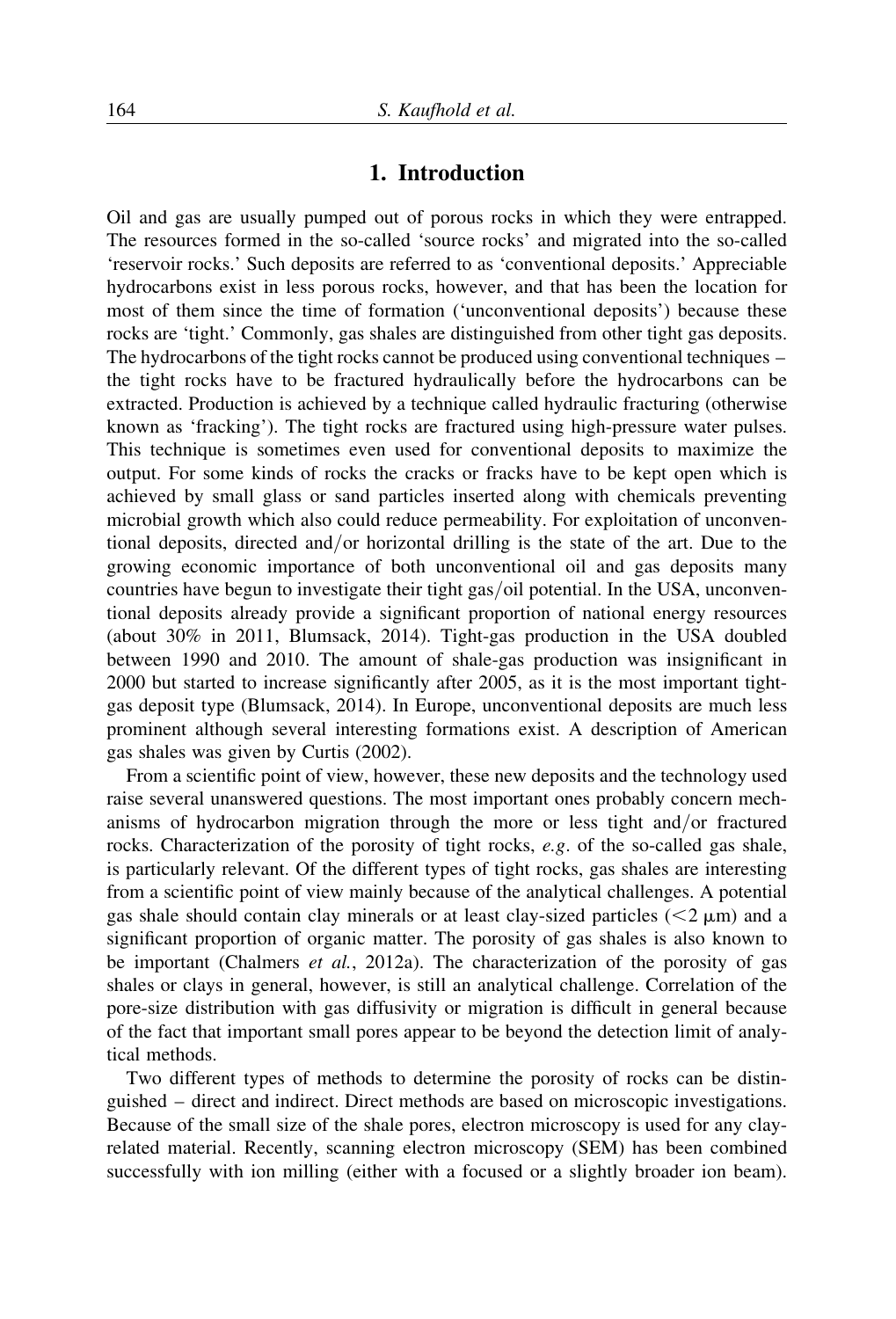With this technique a set of the common 2D SEM images is recorded, each after removing the next few nm. After reasonable and non-trivial image processing, a 3D image is obtained (e.g. Warr and Grathoff, 2011). Using the focused ion beam (FIB) a resolution of 10 nm is often reported (Curtis et al., 2010; Keller et al., 2011; Chalmers et al., 2012b). Using Ar ion milling, Loucks et al. (2009) reported a resolution of  $\sim$ 5 nm. The disadvantage of FIB/BIB (BIB = broad ion beam) systems is the small volume of the sample examined; this may not be representative of the sample as a whole. Using  $\mu$ -CT, a much larger volume (typically  $\sim$ 1 mm<sup>3</sup>) can be investigated. The spatial  $(=$  voxel) resolution, however, is commonly no better than  $2-3 \mu$ m. State-of-the-art  $\mu$ -CT scanners can achieve 3D resolutions in the submicron range  $(\sim 700 \text{ nm})$  for very small samples and regions of interest, as shown by Dultz et al.  $(2014)$  for the investigation of bio-alteration effects in basalt. A much better resolution  $(\sim]30-50 \text{ nm})$  can be attained using synchrotron-CT (S-CT) which is rarely applied in clay science, however  $(e.g.$  Viggiani  $et al., 2013$ ). High-resolution transmission electron microscopy (HRTEM) is rarely used to characterize pores of gas shales (e.g. Kennedy et al., 2014), which may be the result of difficult sample preparation because the preparation of ultra-thin sections may produce microstructural artefacts. The most common indirect methods to characterize the porosity of clayrelated materials are Hg intrusion and gas adsorption (commonly using  $N_2$  but  $CO_2$ , He, and Ar are also used).

For clay-pore classification, IUPAC-based terminology is used mostly (IUPAC, 1994). This classification is based largely on gas-adsorption processes. In micropores (up to 2 nm), gas molecules are much more strongly adsorbed than in mesopores (2–50 nm). Mesopores are large enough for a fluid to form which in turn results in a meniscus at the pore mouth. Adsorption in larger pores (macropores:  $> 50$  nm) is less specific. Pores of sediments are classified according to their shape and associated particles and these are analyzed by microscopical methods. A classification of gas-shale pores would, however, be restricted to the macropores because of the resolution of most SEM instruments. Different types of pores were distinguished. In the Barnett shale, (USA) the most abundant elliptical intraorganic pores (5–750 nm) were distinguished by Loucks et al. (2009) from the less abundant interparticle pores and pores occurring in pyrite framboids. Five different types of pores were established by Schieber (2011): (1) framework pores determined by open spaces of the fabric; (2) intrapores are integral to certain grain types; (3) solvopores result from dissolution; (4) macerapores occur in organic matter; and (5) desipores form by shrinkage caused by storage of the cores. The pore classification of Curtis *et al.* (2010) who investigated a set of the most important American gas shales is closer to that of Loucks et al. (2009). In the first instance, intraorganic pores were distinguished from inorganic matrix pores. The latter may be crack-like or related to phyllosilicates. With respect to gas shales, distinguishing intraorganic from inorganic pores appears to be possible because intraorganic pores result from the formation of gas and oil from the organic matter and the affinity of pores within organic particles toward gas is greater than that for the inorganic pores. Interparticle pores of the dominant inorganic matrix, however, may be more important with respect to possible gas production.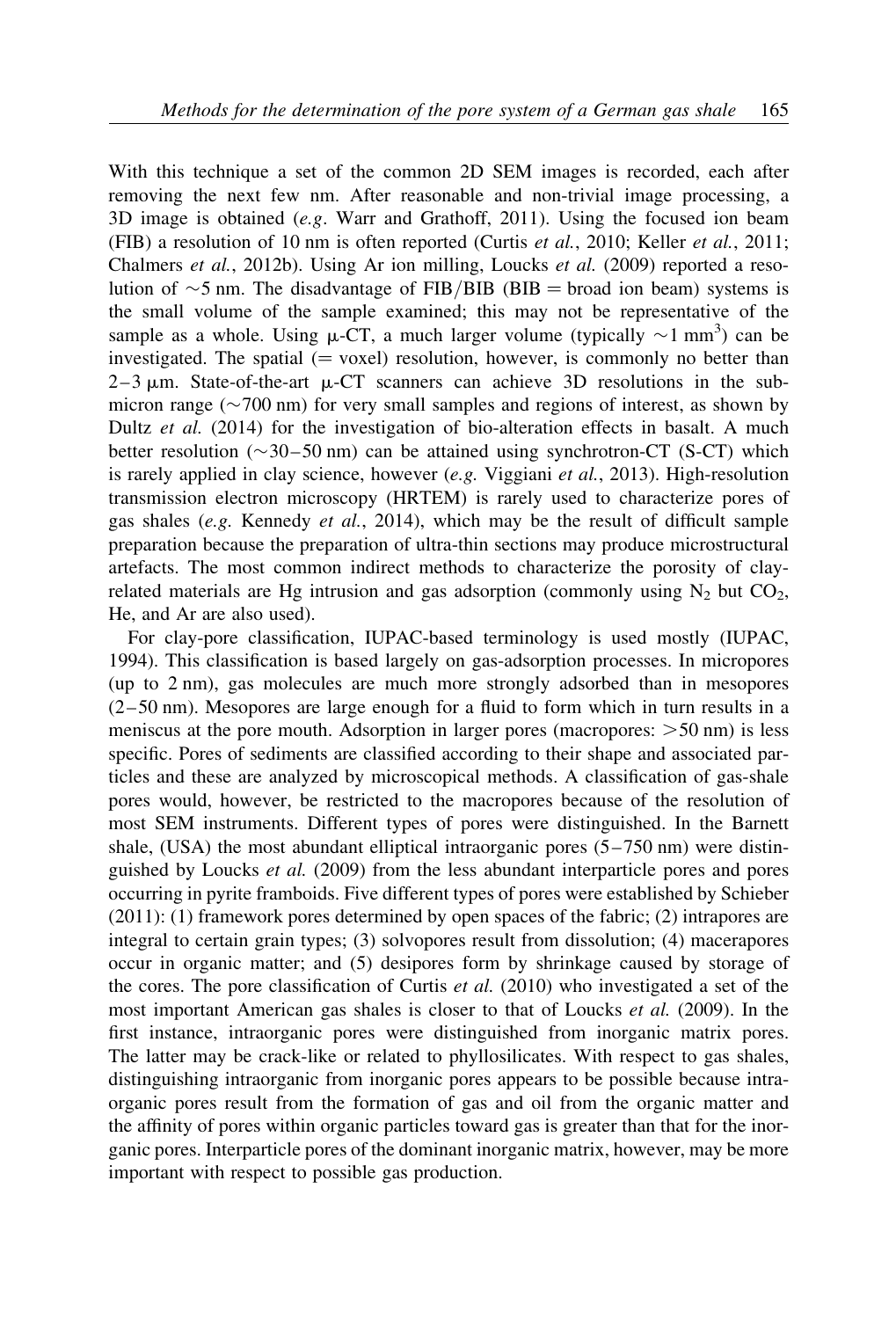The determination of the pore-size distribution of gas shales is still an analytical challenge, mostly because the bulk porosity is beyond the detection limit of direct methods. As a result, two kinds of methods, direct and indirect, are used. The results of all methods have artefacts associated with them, however. All results have to be considered critically, therefore. Most often, an ion-milling technique (FIB or BIB) is compared with either Hg intrusion (Klaver et al., 2012) or gas adsorption (Keller et al., 2011). Most of the studies agree that shale-gas pores are predominantly in the nm range (Loucks *et al.*, 2009). The Opalinus clay, which is a potential host rock for highly radioactive waste rather than a gas shale, was examined by Keller *et al.* (2011, 2013). Comparing N<sub>2</sub> adsorption and FIB, those authors concluded that only 20% of the total porosity could be visualized. About 80% of the porosity may be below the FIB resolution of 10 nm, therefore. An additional TEM study revealed the smaller pores. The Marcellus formation (USA) was investigated by Milliken et al. (2013) who could also visualize only  $2-30\%$  of the total porosity. The "transition from an unconnected to a connected pore space in the shale sample occurs on the few nanometers scale" was the conclusion arrived at by Keller *et al.* (2013) and this is in agreement with Klaver *et al.* (2012) who investigated the potential German Posidonia gas shale and stated the existence of pore throats at  $\leq 10$  nm. The total porosity of some North American gas shales ranges from 2 to 7% (Chalmers et al., 2012a, 2012b; Klaver et al., 2012). The microporosity is  $\sim$  0.1–1 mL/100 g (Ross and Bustin, 2009; Chalmers *et al.*, 2012a) and the mesoporosity somewhat larger ((meso  $+$  macroporosity  $1-3$  mL/100 g)) (Chalmers et al., 2012a).

Note that the pore volumes determined by any adsorbate other than methane cannot be transferred directly to a methane-accessible volume. Note that not all of the micropore volume determined with He is accessible to methane (Ross and Bustin, 2007). The migration of different gas molecules is different because of the small scale of the pores. The importance of considering the kinetic diameter which is larger for  $CO<sub>2</sub>$  than for methane or  $N<sub>2</sub>$ , for example, was stressed by Cui et al. (2004). For production of shale gas, however, macroporosity is essential (Ropertz, 1994). In micropores, on the other hand, gas molecules are believed to be adsorbed strongly. Methane bound to micropores has to be forced to leave the pore, by temperature and/or low pressure/vacuum. Methane adsorbed in micropores, therefore, may not be producible from gas shale.

The Posidonia shale is one of the potential German gas shales. The Hilsmulde, in particular, was investigated with respect to evolution of hydrocarbons and porosity within the shale (Littke *et al.*, 1987; Rullkötter *et al.*, 1988; Ropertz, 1994; Bernard et al., 2012; Kanitpanyacharoen et al., 2012; Klaver et al., 2012) because of the opportunity to study samples with different degrees of maturity. The geography and geology have been explained in detail, e.g. by Littke et al. (1987), and are not repeated here. The porosity was determined by Ropertz (1994) who found higher values in calcareous material. The values determined by  $N<sub>2</sub>$  adsorption and Hg intrusion, however, were somewhat lower than those reported for the American gas shales (Chalmers *et al.*, 2012a). Porosity was characterized recently by high-pressure methane adsorption (Rexer et al., 2014).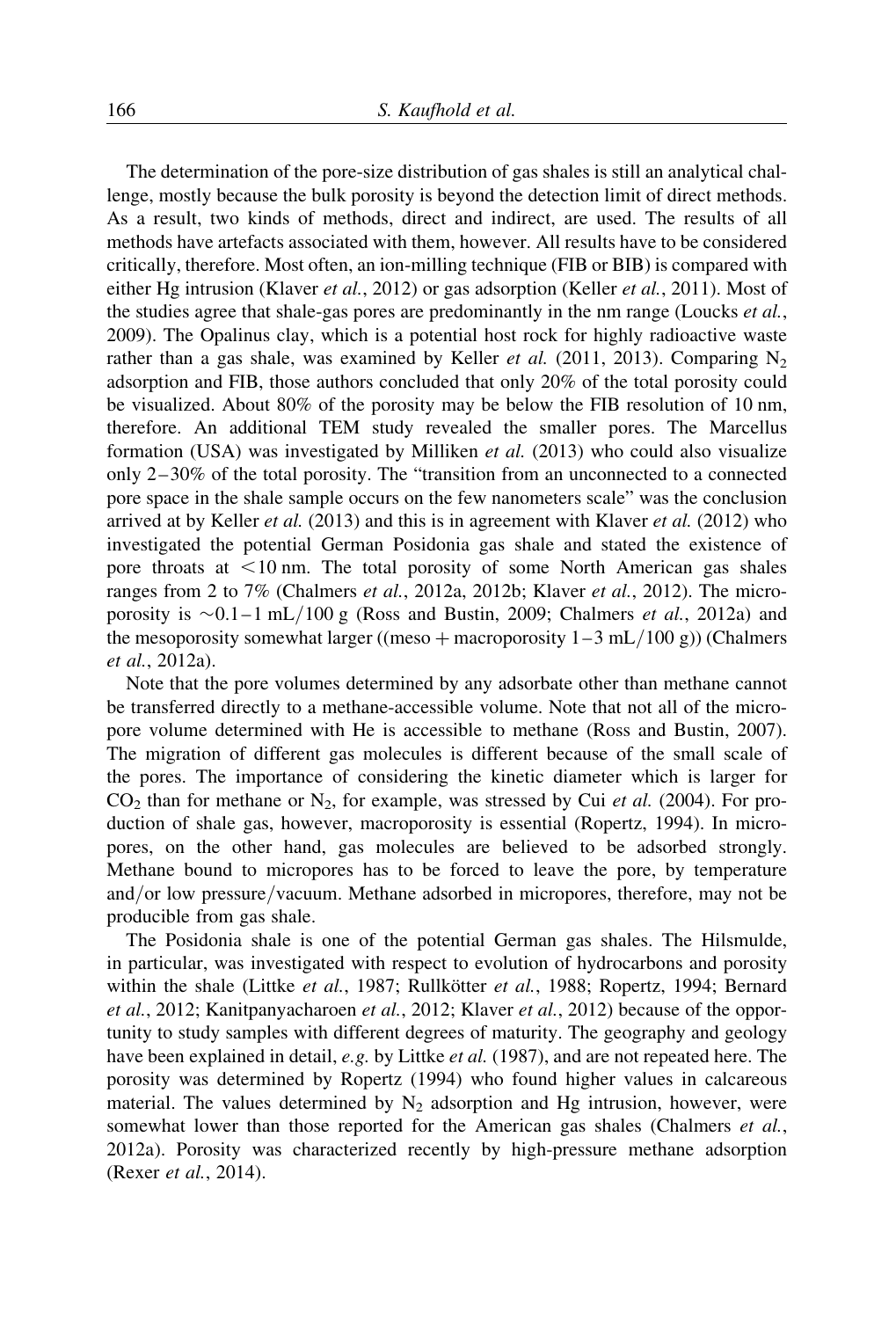The key problem in understanding the hydrocarbon potential of gas shales probably results from the fact that all shales are different. They differ with respect to their mineralogical composition and microfabric (relative arrangement of all particles to each other and particle-size distribution), organic-carbon content, and maturity. The burial history may also affect the properties of the shales. The economic values of the different gas shales cannot be predicted based on the results published to date. Some systematic relations were found, however. A positive correlation between gasadsorption capacity, microporosity, and organic matter content was established by Ross and Bustin (2009). More microporosity was found (Chalmers et al., 2012a) in samples with low porosity. Samples with larger total porosity values showed more mesoporosity. A positive correlation between the quartz content, organic material, and porosity was established by Chalmers et al. (2012b). The porosity generally increases with increasing clay and/or detrital quartz content but decreases with increasing carbonate and/or biogenic quartz content (Ross and Bustin, 2008).

In the present study the potential German Posidonia gas shale was investigated. The aim was to compare direct and indirect methods for the characterization of the pore system and to compare the pore system of the Posidonia shale with that of well known gas shales.

# 2. Materials and methods

Samples from four drill sites in or near the Hils syncline in the Lower Saxony Basin (Germany) were selected for the present study. The cores with a diameter of 10 cm at each site have recovered a complete sequence of the Posidonia shale unaffected by weathering or by groundwater alteration. The locations (Wickensen, Dohnsen, Dielmissen, Haddessen) were targeted because of a very similar facies of the Posidonia shale but with different levels of thermal maturity. Detailed descriptions of the cores, and of their sedimentological and geochemical features, have been published (e.g. Mann, 1987; Littke *et al.*, 1988; Rullkötter *et al.*, 1988). In the following text the samples are designated by abbreviations related to their drill locations, i.e. WIC for Wickensen, DIE for Dielmissen, DOH for Dohnsen, and HAD for Haddessen.

The chemical compositions of powdered samples were determined using a PANalytical Axios spectrometer (Almelo, Netherlands). Samples were prepared by mixing with a flux material (Lithium metaborate Spectroflux, Flux No. 100A, Alfa Aesar) and melting into glass beads. The beads were analyzed by wavelength dispersive X-ray fluorescence spectrometry (WD-XRF). To determine loss on ignition (LOI), 1000 mg of sample material was heated to  $1030^{\circ}$ C for 10 min.

The quantitative mineralogical composition was calculated based on X-ray diffraction patterns recorded using a PANalytical X'Pert PRO MPD  $\theta$ - $\theta$  diffractometer (Almelo, Netherlands) (CoK $\alpha$  radiation generated at 40 kV and 40 mA), equipped with a variable divergence slit (20 mm irradiated length), primary and secondary soller slits, diffractedbeam monochromator, and a point detector. After back loading, the samples were investigated from 1 to  $65^{\circ}2\theta$  with a step size of  $0.03^{\circ}2\theta$  and a measuring time of 5 s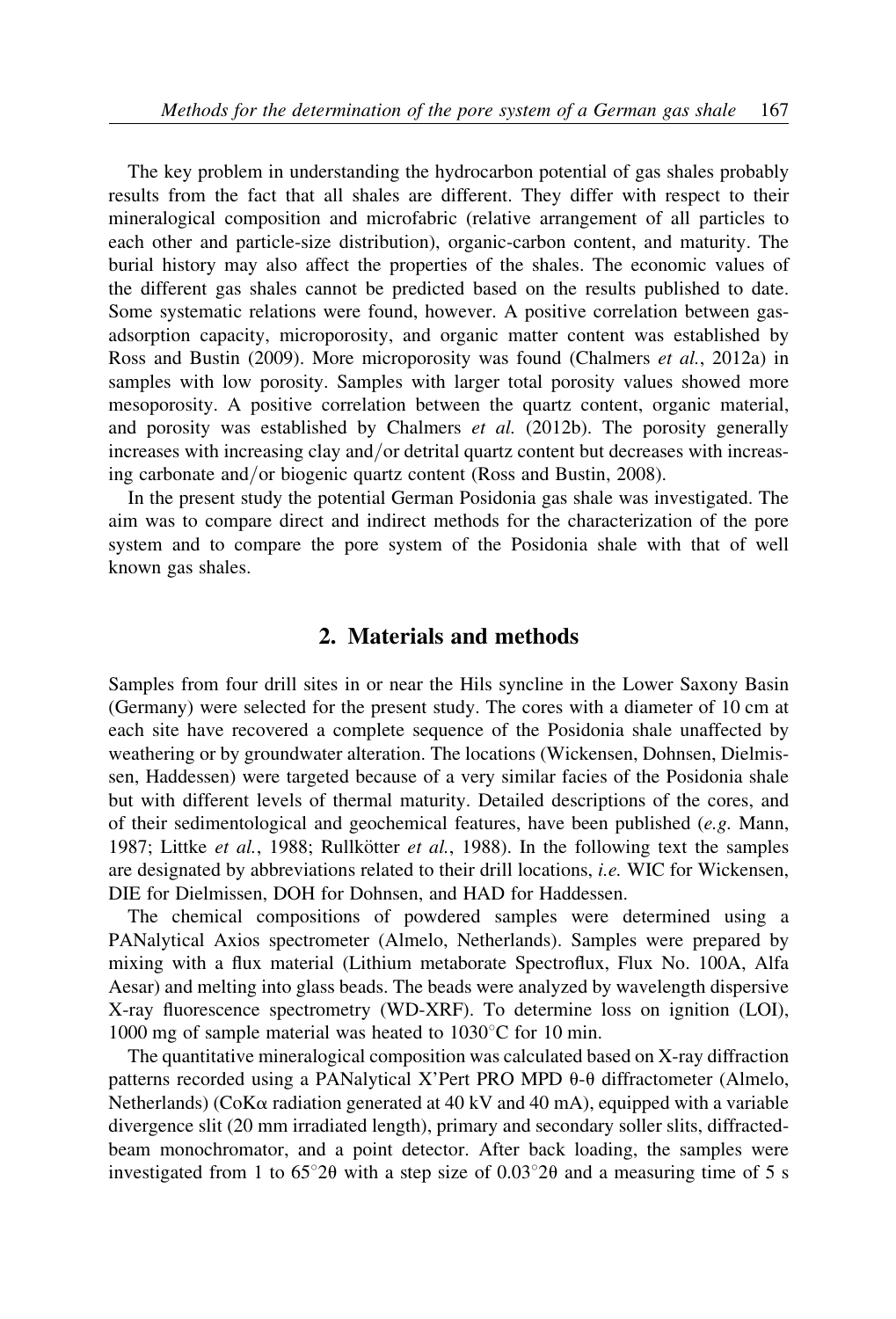per step in air-dried conditions. The patterns were refined using the Rietveld code, BGMN. The resulting quantitative compositions were then optimized by taking the chemical composition into consideration (X-ray fluorescence, elemental analysis).

Bulk samples of 170–180 mg of the dried material were used to measure the total carbon (TC) content with a LECO CS-444-Analyzer. The total organic carbon ( $C_{\text{org}}$ ) content (TOC) was measured after dissolution of the carbonates. Carbonates had been removed by treating the samples several times with HCl at  $80^{\circ}$ C until no further gas evolution could be observed. Total inorganic carbon (TIC,  $C_{\text{anorp}}$ ) was calculated as the difference between TC and TOC. The samples were heated to  $1800-2000^{\circ}$ C in an oxygen atmosphere in the device and the  $CO<sub>2</sub>$  was detected using an infrared detector (St. Joseph, Michigan, USA).

From the rock samples dried at  $30^{\circ}$ C, crushed and sieved to 1 mm grain-size aliquots, and embedded and impregnated in an epoxy resin mixture, ground and polished pellets in wet and dry states were prepared. The petrographic analyses of dispersed organic matter were conducted following the German Standard Methods DIN 22020-5: 2005-02, DIN 22020-5:1986-09, and DIN 22020-5-1981-04, and the guidelines of Taylor et al. (1998). Random vitrinite reflectance measurements were carried out in non-polarized light, at a magnification of  $500\times$  and room temperature of  $23 \pm 1^\circ\text{C}$ using a Leica DMRX incident light microscope equipped with an MPV Compact 2 microphotometer photomultiplier tube (PMT), halogen lamp (12 V, 100 W),  $HBO^{\circledR}$ Lamp (103 W/2, 12 V), and Leica Oil P  $50 \times /0.85$  oil immersion objective. Leica Type F immersion oil  $n_e = 1.518$  (23°C) as well as following synthetic glass and mineral standards 0.423, 0.590, 0.683, and 1.005 for the purpose of calibration. Up to 30 reflectance measurements were performed on each sample using Leica MPV.Meas software. Each mean random vitrinite reflectance value was also subjected to an in-house qualifier system taking into account the evaluation of the surface structure of the vitrinite particles, the number of measurements, and the coefficient of variation. The filters used for analysis in blue fluorescent light were Leica excitation filter BP 355-425, dichroic mirror RKP 455, and barrier filter LP 460. Photomicrographs taken in incident bright and blue light excitation using a Leica digital fluorescence camera DFC300 FX at  $1300 \times 1030$  pixels were stored using imaging software Image Access Premium 09 (www.imageaccess.de).

The total porosity (porosity  $\leq 50 \mu m$ ) was determined according Webb and Orr (1997) using a Micromeritics AccuPyc 1330 He-pycnometer and a Micromeritics GeoPyc 1360 (Norcross, Georgia, USA) which utilizes free-flowing, finely divided, dry powder as the fluid medium instead of a liquid. The smallest diameter of these spheres is  $\sim$  50  $\mu$ m. The porosity is, therefore, <50  $\mu$ m.

The  $\mu$ -CT scans were performed at the department of Petrophysics and Borehole Geophysics of the LIAG (Hannover, Germany) with a high-resolution X-ray CT system (nanotom S, GE Sensing and Inspection Technologies, product line of phoenixjx-ray, Wunstorf, Germany). The nanotom 180 was designed specifically for the investigation of small (rock) samples, to achieve 3D image data sets of high quality and with very high resolution (Brunke *et al.*, 2008). This device is equipped with a special water-cooled nanofocus X-ray tube  $(180 \text{ kV}, 15 \text{ W})$ , which allows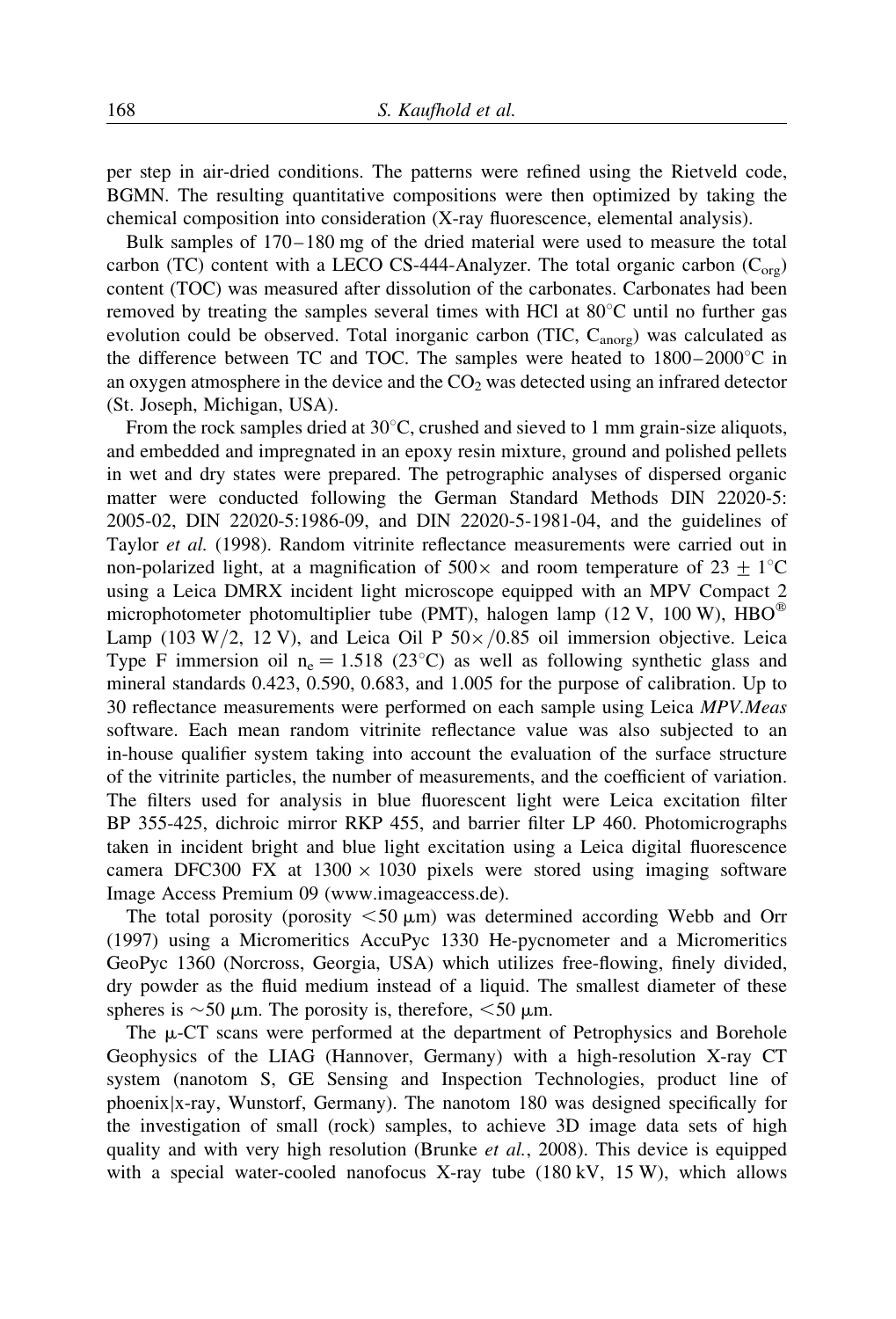several modes of operation depending on sample size and habit for best possible results. The minimum focal spot size is  $\sim$  0.6  $\mu$ m which increases significantly the image sharpness. The detector used a Hamamatsu CMOS flat-panel detector with a pixel pitch of 50  $\mu$ m and a maximum field of view (FOV) of 2300  $\times$  2300 pixel (5 megapixel). The FOV can be (virtually) extended laterally by a factor of three so that even larger samples can be investigated with very high resolution. The acquisition and reconstruction software included allows parallelized, GPU-based image processing, resulting in reconstruction times for a 2000<sup>3</sup> voxel volume of  $\leq$  5 min. More information about computed tomography and image reconstruction can be found in studies by Buzug (2005) and Grangeat (1990), among others. The general scanning workflow and sample preparation were described by Halisch (2013). For the present study, samples in the range of 3–4 mm in size were cut from larger rock samples so that voxel resolutions of  $\sim$  1.6  $\mu$ m were achieved. The  $\mu$ -CT parameters used and 3D volume information are summarized in Table 1.

The FIB-SEM analyses were performed at the University of Greifswald (Germany). A Zeiss Auriga instrument with EDX and FE-Cathode facilities was used. Back-scattered electron (BSE) and scanning electron (SE) images were collected at a current of  $1.5 \text{ kV}$ . A current of  $500 \text{ pA}$  was used during the FIB slicing process, resulting in slices which were 25 nm thick. Voxel size is dependent on the slice thicknesses as well as on the magnification. The resulting voxel size was  $40 \text{ nm} \times 40 \text{ nm} \times 25 \text{ nm}$ . Before slicing and viewing, the sample was sputtered with Pd to minimize charging. The  $Avizo^{\odot}$ -Fire software (http://www.fei.com/software/  $a\text{vizo3d}$ ) was used for qualitative and quantitative image analysis. Firstly, the original 400 BSE image 25 nm-thick slices, were imported into  $Avizo^{\circ}$ , aligned and cropped to  $20 \mu m \times 10 \mu m$ , making a  $20 \mu m \times 10 \mu m \times 10 \mu m$  volume, followed by: (1) correction of artefacts using non-local means within the Filter Sandbox tool; (2) binarizing the pore space, performed by using the interactive threshold tool; and (3) separating and labeling the individual pores. The pores separated were tested for axis connectivity and separated (sieved) into different size ranges. The diameters of individual pores were determined using the Feret diameter  $(3d \text{ width})$  and for the connectivity, the Euler3d module was used.

The specific surface area was determined by  $N_2$  adsorption using a 5 point BET method (Brunauer *et al.*, 1938). Samples were dried at  $105^{\circ}$ C and crushed to  $<$  250  $\mu$ m prior to analysis. Measurements were performed using a Micromeritics

| <b>Sample</b> |                 | Tube      |                         | <b>Detector</b>          | <b>Filter</b> | <b>Resolution</b><br>$(\mu m)$ | <b>ROI</b><br>size | Volume<br>(mm <sup>3</sup> ) |  |
|---------------|-----------------|-----------|-------------------------|--------------------------|---------------|--------------------------------|--------------------|------------------------------|--|
|               | Voltage<br>(kV) | $(\mu A)$ | <b>Current Stacking</b> | Acquisition<br>time (ms) |               |                                | (voxels)           |                              |  |
| WIC 9         | 63              | 100       |                         | 750                      | Cu. 0.1 mm    | 1.6                            | $72.5^{3}$         | 1.561                        |  |
| <b>DOH 10</b> | 60              | 105       |                         | 750                      | Cu. 0.1 mm    | 1.2                            | $72.5^3$           | 0.659                        |  |
| <b>DIE 13</b> | 64              | 98        | 6                       | 750                      | $Cu, 0.1$ mm  | 1.6                            | $725^3$            | 1.561                        |  |
| HAD 10        | 64              | 98        | 8                       | 750                      | Cu. 0.1 mm    | 1.6                            | $475^3$            | 0.439                        |  |

**Table 1.** Relevant u-CT scan and reconstructed volume parameter of the investigated shales.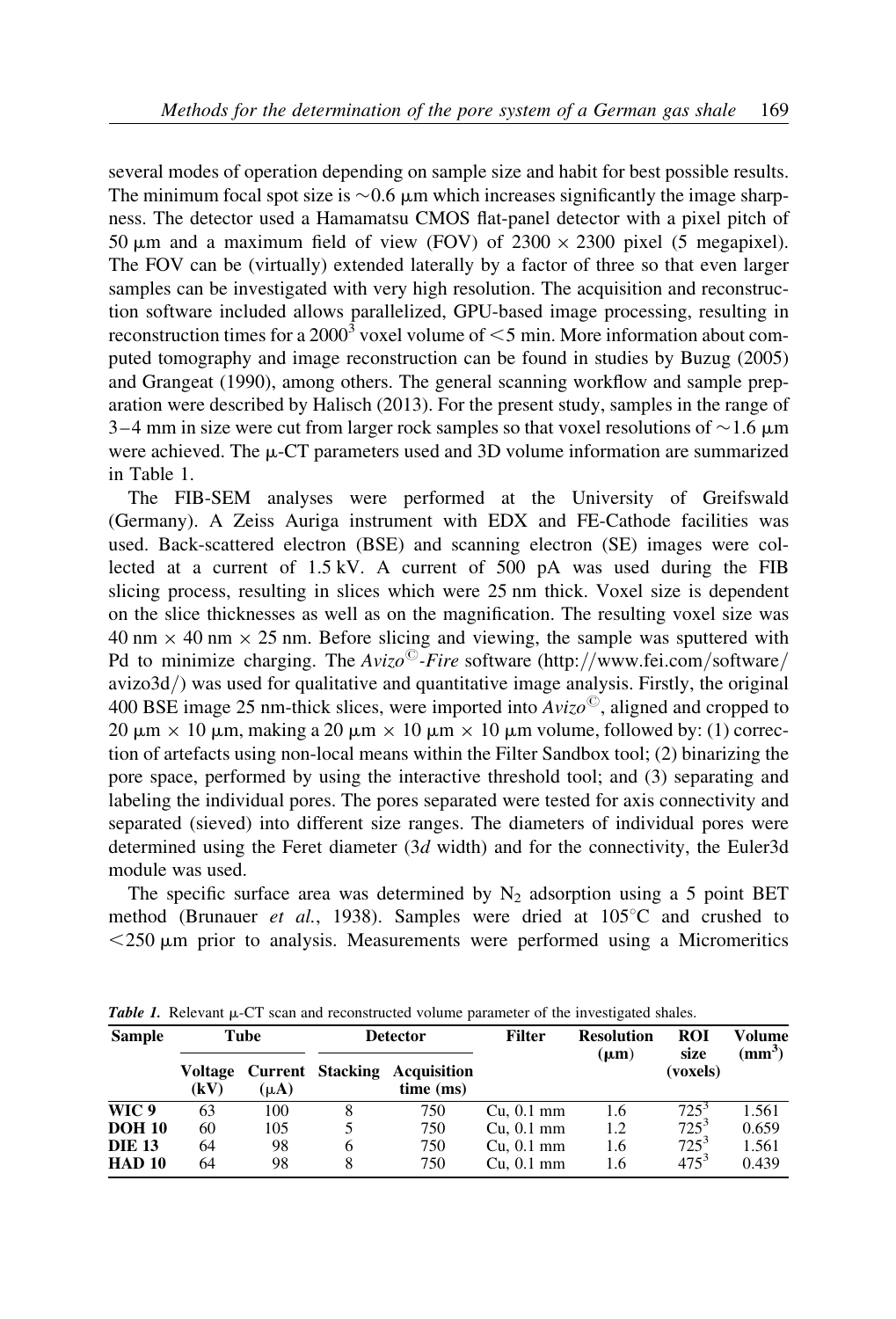Gemini III 2375 surface area analyzer with  $\sim$ 300 mg sample mass at 77 K. The same device was used to record adsorption-desorption isotherms from which the poresize distribution was calculated (based on the Barret-Joyner-Haleda (BJH) model). Because of its greater diffusion rate at 77 K,  $CO<sub>2</sub>$  can enter smaller pores than  $N<sub>2</sub>$ . The microporosity, therefore, was determined with  $CO<sub>2</sub>$  in addition to the N<sub>2</sub> measurements. The  $CO<sub>2</sub>$ -adsorption and desorption isotherms were measured using an Autosorb-1MP instrument (Quantachrome, Germany) at 273 K; this device allows measurements of absolute gas pressures up to  $\sim$  100 kPa, which corresponds to a relative pressure  $p/p_0$  of 0.03 (100/3500 kPa) giving an upper limit of measurable pore diameters of 1.5 nm. Samples of  $\sim 600$  mg were used and degassed for 15 h at 150 $^{\circ}$ C before the measurement. For the calculation of the pore-size distribution from  $CO<sub>2</sub>$ adsorption isotherms, mathematical procedures based on non-local density functional theory (NLDFT) and Monte Carlo (MC) simulations were used.

The mercury-intrusion measurements were carried out using Pascal model 140 and Pascal model 440 instruments (Porotec, Germany). The combination of these devices allowed the determination of pores of between 1.8 nm and 58 nm in size. First, the air-dry specimens were evacuated (0.03 kPa) at room temperature for 2 h. The measurements were then conducted by incrementing the pressure up to 400 MPa on the sample immersed in the mercury. The rate of pressure increase was adjusted automatically in an advanced procedure with lower rates at lower pressure levels and during measured intrusion processes. The calculation of the pore-size distribution was based on the Washburn equation (Washburn, 1921).

# 3. Results

#### 3.1. Characterization of the samples

The mineralogical compositions of the four different Posidonia shale samples is given in Table 2. Samples are dominated by carbonates (36–64 mass %). The amount of clay minerals ranges from 20 to 40 mass % and much less quartz and feldspar were found. The carbonates consist predominantly of calcite. Only sample DOH contains appreciable amounts of ankerite and dolomite. Compared with the composition of samples from the North American gas shales (Barnett, Haynesville, Woodford, Marcellus, and Doig: Chalmers et al., 2012a; figure inserted in table 3) the Posidonia shale samples contain more carbonates and less quartz/feldspar. The chemical composition along with other basic parameters such as vitrinite reflectance, specific surface area, and total porosity are given in Tables 2 and 3.

The vitrinite reflectance ranges from  $\sim 0.5$  to 1.5%, which is representative of the range before, in, and above the oil and gas window. As expected, a correlation of the vitrinite reflectance with the organic matter content was found which can be explained by maturation of the organic matter.

The specific surface area (SSA) of clays is known to be determined by microporosity (e.g. Kaufhold et al., 2010). No correlation was, therefore, observed with the total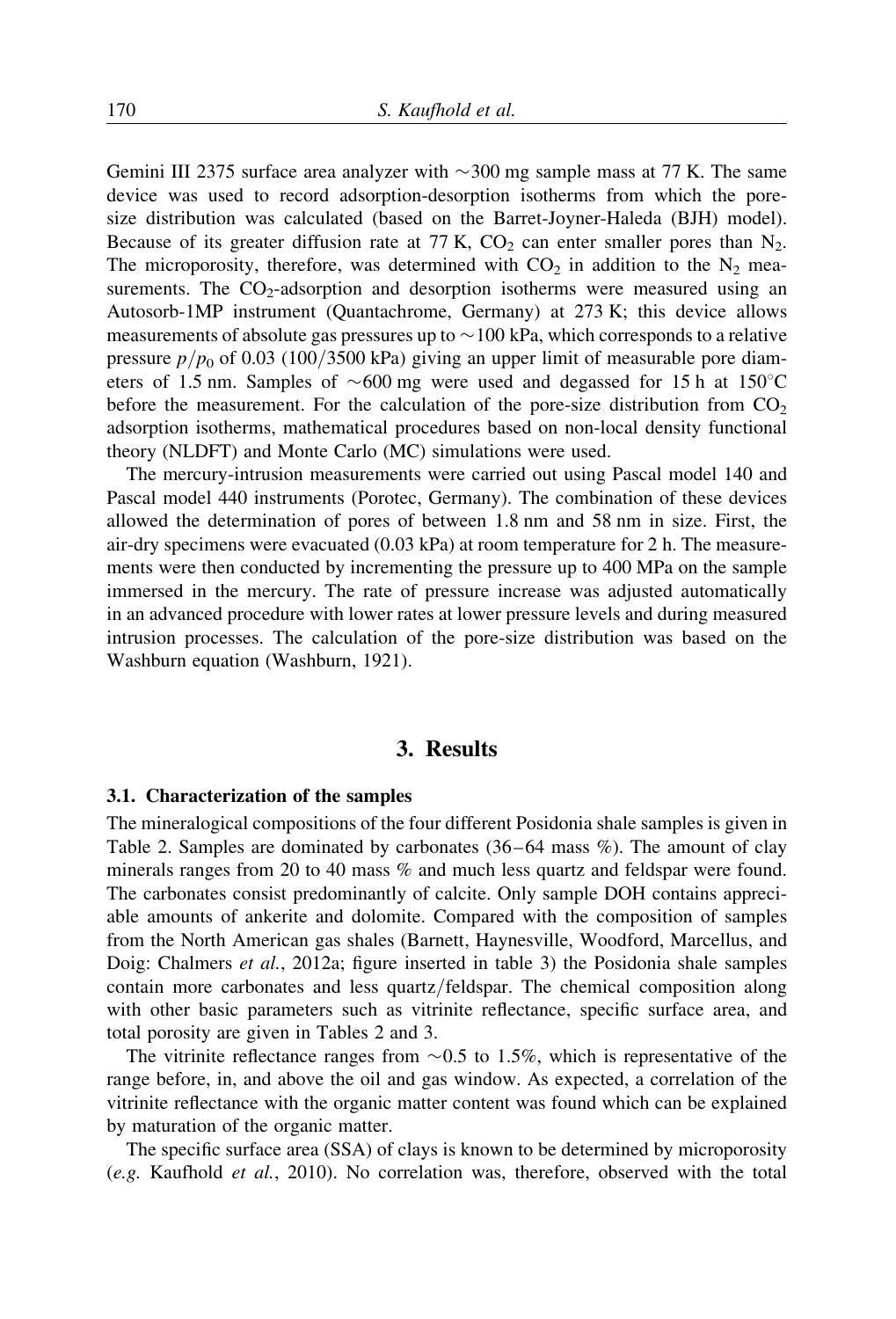$\overline{11}$ 

| <b>Mineralogical</b><br>composition<br>(XRD Rietveld)    | ctite<br><b>Illite</b> | $\overline{a}$<br>rite<br>š | Kaolinite                                    | <b>Albite</b> | Quartz               | natase   | $\widetilde{\mathscr{C}}$<br>Rutile<br>(mass | Calcit               | <b>Ankerite</b> | Dolomite    | Pyrite      | Gypsum | Marcasi        | ھ                        | clay<br>Total        | Clay                                                                  |
|----------------------------------------------------------|------------------------|-----------------------------|----------------------------------------------|---------------|----------------------|----------|----------------------------------------------|----------------------|-----------------|-------------|-------------|--------|----------------|--------------------------|----------------------|-----------------------------------------------------------------------|
| WIC 9<br><b>DOH 10</b><br><b>DIE 13</b><br><b>HAD 10</b> | 12<br>12<br>20<br>21   | 6                           | 14<br>9<br>" $0$ " = detectable but <1 mass% | $\Omega$<br>4 | 10<br>10<br>16<br>16 | $\theta$ | $\Omega$<br>$\Omega$                         | 58<br>47<br>35<br>39 | 8               | 4<br>9<br>3 | 4<br>6<br>4 | ∍      | $\overline{0}$ | 100<br>100<br>100<br>100 | 21<br>19<br>40<br>35 | Carbonate $quartz + fsp$<br>US gas shales<br>(Chalmers et al., 2012a) |

**Table 2.** Mineralogical composition of the inorganic fraction of the four Posidonia shale samples.

Table 3. Chemical composition, vitrinite reflectance, specific surface area (SSA), and total porosity of the four Posidonia shale samples.

|               | <b>Vitrinite</b>     | <b>SSA</b>           | $\leq 50 \text{ }\mu\text{m}$ | <b>Chemical composition (XRF)</b> |  |  |                                                                                                               |  |    |                                 |                      |  |                                     |    |     | <b>C-Analysis</b>                              |                                           |
|---------------|----------------------|----------------------|-------------------------------|-----------------------------------|--|--|---------------------------------------------------------------------------------------------------------------|--|----|---------------------------------|----------------------|--|-------------------------------------|----|-----|------------------------------------------------|-------------------------------------------|
|               | reflection<br>$(\%)$ | $N_{2}$<br>$(m^2/g)$ | porosity<br>$(\%)$            |                                   |  |  | $SiO2$ TiO <sub>2</sub> Al <sub>2</sub> O <sub>3</sub> Fe <sub>2</sub> O <sub>3</sub> MgO CaO<br>(mass $\%$ ) |  |    | Na <sub>2</sub> O<br>$(mass\%)$ | $K_2O$<br>$(mass\%)$ |  | $P_2O_5$ (SO <sub>3</sub> ) LOI Sum |    |     | $\mathbf{\cup}_{\mathbf{anorg}}$<br>$(mass\%)$ | $\mathop{\sf org}\nolimits$<br>$(mass\%)$ |
| WIC 9         | 0.49                 | 9.8                  |                               | 18                                |  |  |                                                                                                               |  | 29 |                                 |                      |  |                                     | 33 | 99  | 6.2                                            | 8.5                                       |
| <b>DOH 10</b> | 0.7                  | 4.7                  |                               | 19                                |  |  |                                                                                                               |  | 28 |                                 |                      |  | O                                   | 30 | 100 | 6.9                                            | 6.4                                       |
| <b>DIE 13</b> | 0.65                 |                      | 12                            | 33                                |  |  |                                                                                                               |  | 18 |                                 |                      |  | -                                   | 21 | 100 | 3.7                                            | 7.2                                       |
| <b>HAD 10</b> | 1.42                 | 15.5                 | 10                            | 32                                |  |  |                                                                                                               |  | 21 |                                 |                      |  | 4                                   | 23 | 100 | 4.5                                            | 5.2                                       |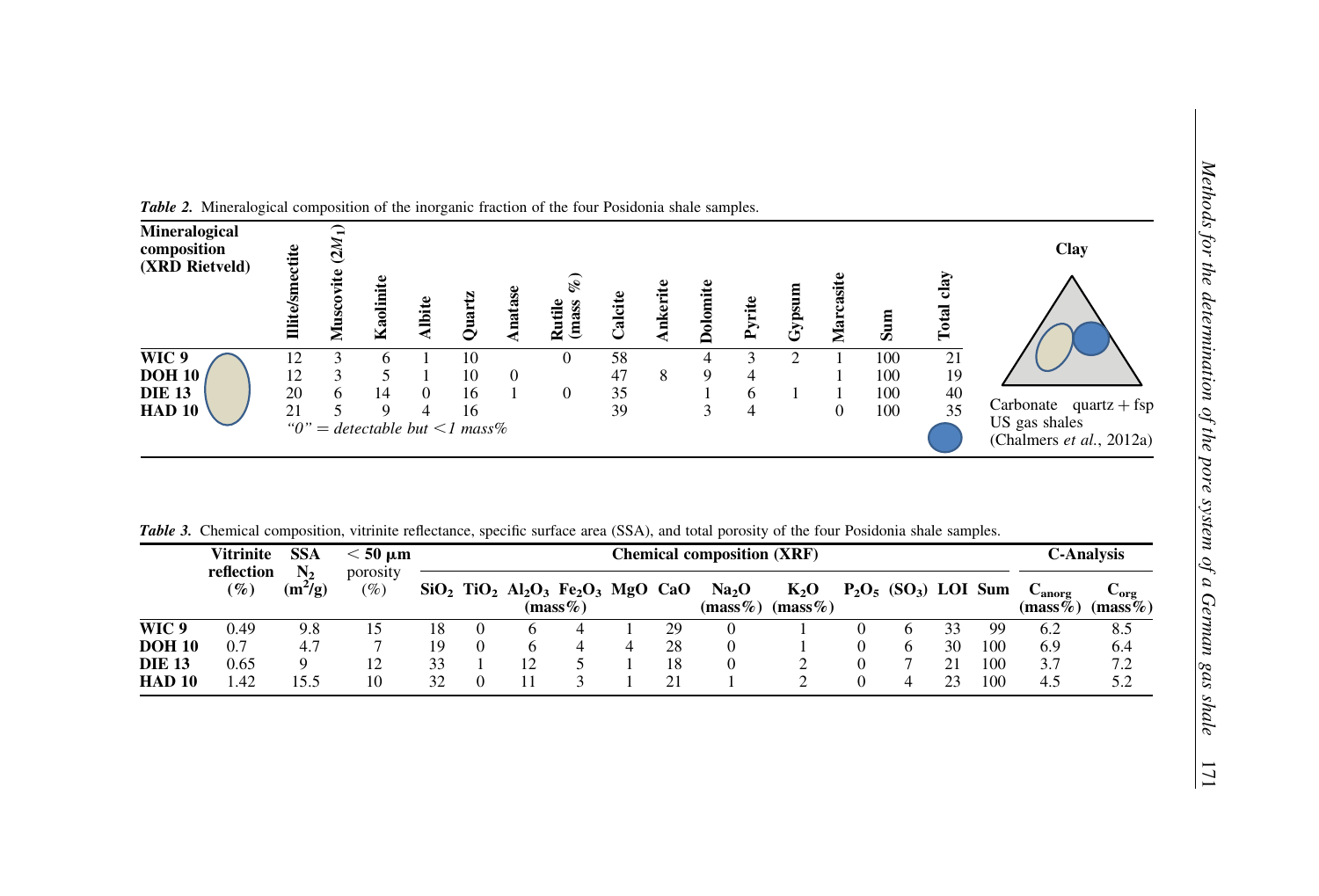porosity. The largest SSA was found for the sample with the largest vitrinite reflectance. In the case of clays with small organic matter contents a correlation of the SSA with the clay content or even with the smectite content could be expected. The SSA of the sample with the largest clay content, however, is smaller. This result may indicate the presence of micropores in the organic material. This finding is in accordance with that of Bernard et al. (2012) who reported increasing micro- and mesoporosity with increasing degree of maturation of the Posidonia shale. On the other hand, the results are also in accordance with those of Mann (1987) who reported smaller surface areas for samples with intermediate vitrinite reflectance (within the oil window). The trend published by Ropertz (1994) that carbonate-rich Posidonia shales are more porous is not reflected by the four samples in the present study.

The organic matter was investigated in further detail. The samples were dominated for the most part by lamalginite, bituminite, and liptodetrinite, all macerals very common in mature Posidonia Shales in the Lower Saxony Basin in Germany. Lamalginite occurs as finely banded lamellar algal bodies intermixed intimately with mineral matter in the sedimentary matrix. The filamentous benthonic and pelagic lamalginite bodies range in length between 10 and  $\sim$ 40  $\mu$ m. When coalesced, lamalginite may form thick strands up to  $30-40 \mu m$  wide. Bituminite is referred to as amorphous with no discrete form but of distinct optical properties. Its botanic origin remains largely unknown although it appears that it was derived from metabolic and anaerobic decay products of microorganisms. Liptodetrinite, because of its finely detrital nature and small particle size  $(< 10 \mu m)$ , cannot be identified accurately. Its origin is inferred to be dominated by an algal precursor. Less abundant are large  $(<10$  to  $>60 \mu m$ ), discrete unicellular algal bodies, which are referred to as telalginite. The large solitary Tasmanites algae appear as flattened, sutured discs representing fossil leiospheres (cysts) (Teichmüller and Ottenjann, 1977; Littke and Rullkötter; 1987; Littke et al., 1991). Other organic matter types such as the terrigenous vitrinite (auto- and allochthonous) and inertinite macerals as well as newly formed organic particles, i.e. solid bitumens, are of secondary importance and less common.

The vitrinite reflectance method has been used widely in determining the thermal maturity of organic matter in sedimentary rocks. The thermal maturity levels of four core samples examined from the western part of the Hils Syncline vary between 0.49% *VRr* and 1.42% *VRr* (Table 4) and agree well with the data of Little *et al.* (1988). The maturity determined appears to increase toward the northwest (Jochum et al. 1991). Thermal maturity investigations revealed that organic matter is mature to post-mature with regard to the oil-generative window. As expected, a correlation of the vitrinite reflectance with the organic matter content was found which can be explained by maturation of the organic matter. This is supported by Gorbanenko and Ligouis (2014) with examples of transformation of dispersed organic matter, *i.e.* telalginite during increase of thermal maturation and the resulting modification in morphology and size. The porosity in dispersed organic matter at a given thermal maturity results from its decomposition during hydrocarbon generation phase (Loucks et al. 2009; Modica and Lapierre, 2012) and may vary with maceral type (kerogen composition).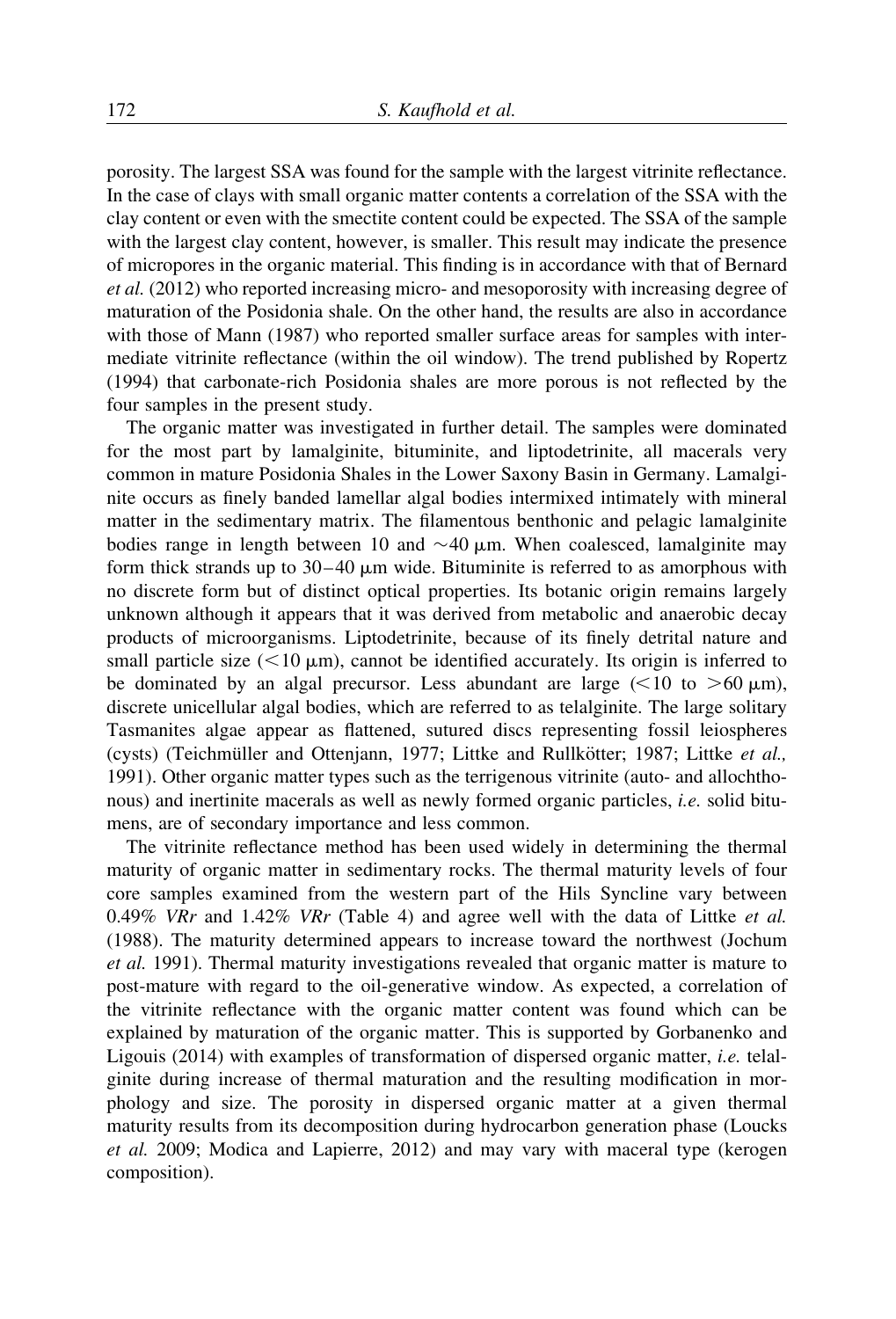Table 4. Thermal maturity data for the core samples examined of the Hils Syncline (VRr = random vitrinite reflectance,  $N =$  number of measurements, SD = standard deviation,  $Q =$  Qualifier for the reliability of random vitrinite reflectance, derived from an evaluation of the surface structure of the vitrinite particles und statistical relevance,  $5 = \text{very high}$ reliability,  $4 =$  high,  $3 =$  average,  $2 =$  low,  $1 =$  very low,  $0 =$  not determinable or deducable).

| $V R r$ $\left( \% \right)$ |    | SD   |                                                                                                                                                                                                                                                                                                                                                                                                       |
|-----------------------------|----|------|-------------------------------------------------------------------------------------------------------------------------------------------------------------------------------------------------------------------------------------------------------------------------------------------------------------------------------------------------------------------------------------------------------|
| 0.49                        | 26 | 0.07 |                                                                                                                                                                                                                                                                                                                                                                                                       |
| 0.70                        | 10 | 0.04 |                                                                                                                                                                                                                                                                                                                                                                                                       |
| 0.65                        | 29 | 0.05 |                                                                                                                                                                                                                                                                                                                                                                                                       |
| l.42                        | 20 | 0.12 |                                                                                                                                                                                                                                                                                                                                                                                                       |
|                             |    |      | $\mathbf{m}_{\mathbf{m}}$ , $\mathbf{m}_{\mathbf{m}}$ , $\mathbf{m}_{\mathbf{m}}$ , $\mathbf{m}_{\mathbf{m}}$ , $\mathbf{m}_{\mathbf{m}}$ , $\mathbf{m}_{\mathbf{m}}$ , $\mathbf{m}_{\mathbf{m}}$ , $\mathbf{m}_{\mathbf{m}}$ , $\mathbf{m}_{\mathbf{m}}$ , $\mathbf{m}_{\mathbf{m}}$ , $\mathbf{m}_{\mathbf{m}}$ , $\mathbf{m}_{\mathbf{m}}$ , $\mathbf{m}_{\mathbf{m}}$ , $\mathbf{m}_{\mathbf{m}}$ |

#### 3.2. Direct methods

#### 3.2.1. **µ**-CT

The  $\mu$ -CT results obtained on the four different samples are shown in Figure 1. The segmentation process, in order to distinguish between the mineral matrix and void (pore) space, is extremely challenging for these respective dense and low phase-contrast rock materials (e.g. Krevor et al., 2015). Segmentation has been performed by grayscale analysis, using a mixture of manual and automatic threshold determinations (e.g. Otsu, 1979), in order to find the best possible parameter. Nevertheless, segmentation significantly under-estimates the sample porosity due to the low phase contrast within the shale samples. Note, in addition, that the smallest 'segmentable' pore is not as small as voxel resolution. As a rule of thumb, the smallest 'segmentable' feature is roughly in a range of voxel resolution  $\times$  3 (e.g. a scan with 1  $\mu$ m voxel resolution will allow the user to segment features as small as  $\sim$  3  $\mu$ m). Hence, the smallest pores which could be resolved in this study were  $\sim$ 3.6–5  $\mu$ m in diameter (equivalent diameter). These files were then used to calculate a pore-size distribution. The data were also used to calculate a mean pore diameter but these values were obscured by the fact that many of the pores may be smaller than the detection limit of  $\sim$ 4  $\mu$ m, as described above. This is indicated by the pore-size distribution which proved that most of the pores were  $\leq 20 \mu m$  and still increasing up to the lower detection limit. The porosity was calculated based on the segmented pores. Samples WIC and DIE contained more pores ( $>2500$  were counted) than did samples DOH and HAD ( $<1200$ ) pores). Furthermore, the segmented pore space was used to calculate the relative (or Euler) connectivity of the porous system, based on the workflow of Toriwaki and Yonekura (2002). The results of these calculations are consistent with the previous results and are visualized in Figure 2. For comparison, the results were normalized to an equivalent sample volume (here: 1 mm<sup>3</sup>). Samples DOH and HAD indicate clearly the smallest pore connectivity values (596 and 960, respectively). As shown in Figure 1 (middle section), the segmented pore system of these samples does consist of few pores which are more isolated. Sample WIC 9 has the greatest connectivity value (5048) and also the largest amount of segmented pores of all the shales investigated. Sample DIE 13 still has a large number of segmented pores related to samples DOH and HAD; but, contrary to WIC 9, the pore system is influenced by more isolated pores and microfractures (Figure 1, middle section). This explains reasonably well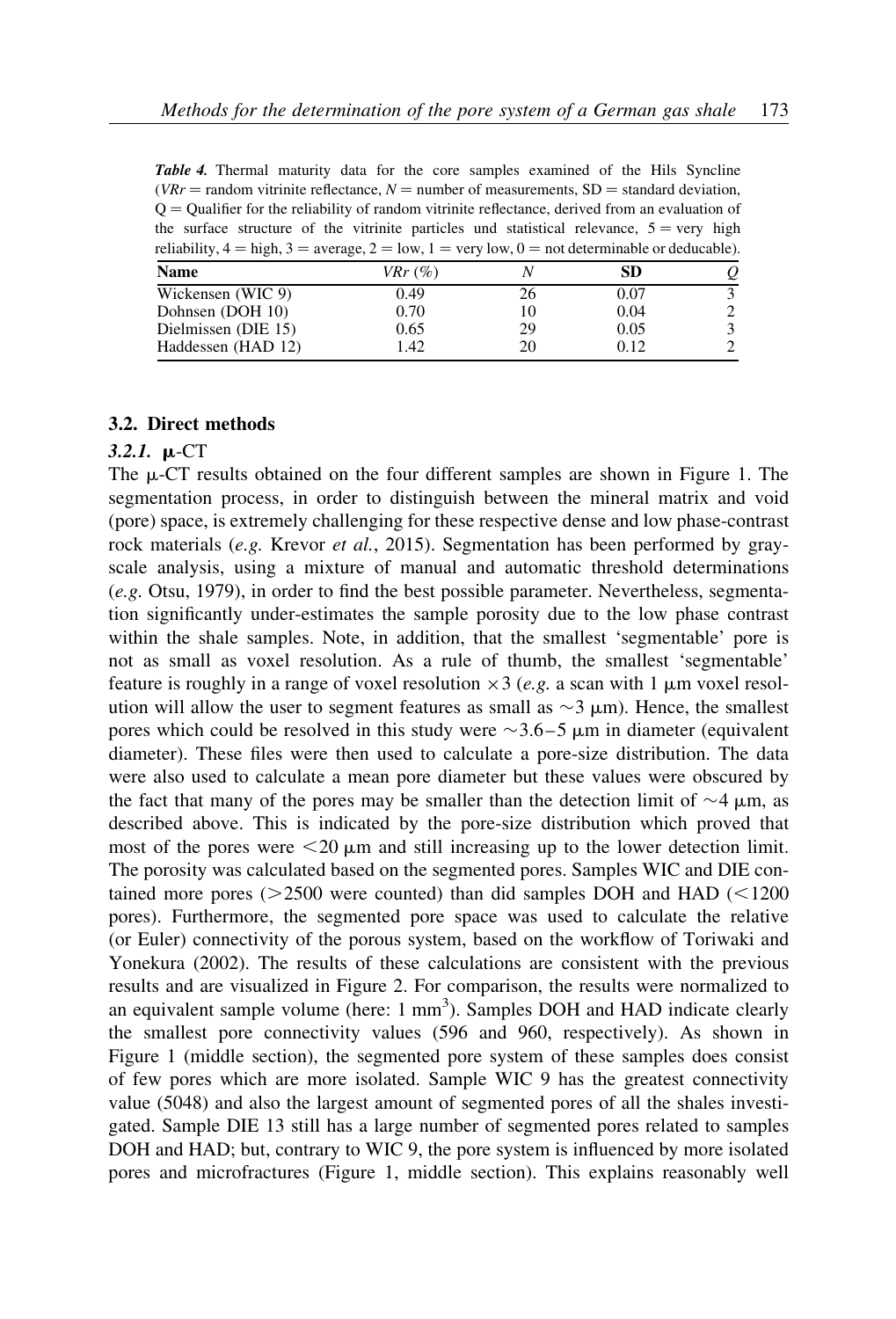

Figure 1. Results of  $\mu$ -CT investigation of the four different 1 mm<sup>3</sup> sized samples. Upper row: 2D  $\mu$ -CT segment; middle row: 3D pore network (colors are to distinguish different pores but not different types or diameters); lower row: equivalent pore-diameter distributions.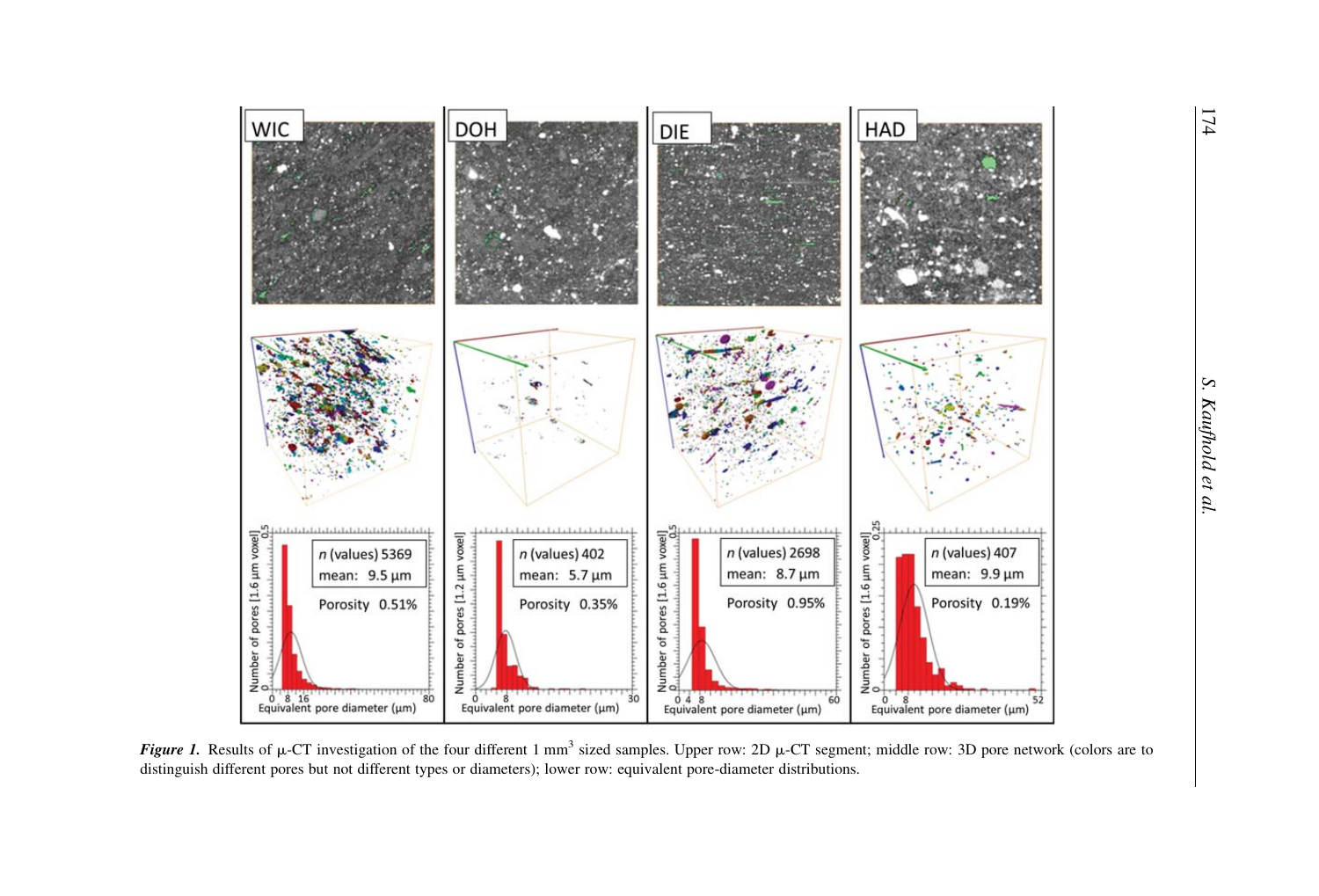

Figure 2. Results of the connectivity-index calculation and pore-system characterization based on the CT data sets of the shale samples investigated. The dashed lines are used to visualize different fields, the circles and ovals indicate data for a single sample.

the larger porosity value compared to that of WIC 9. If the fractures are removed from segmentation, connectivity will change just slightly, whereas porosity will decrease by  $\sim$  50% which would shift this sample to a position between the 'isolated pore' and 'connected pore' cluster. Fractures commonly show sharp and even walls and can be detected easily in the  $\mu$ -CT image. Such fractures were not observed.

For a more detailed characterization of the pore system of these shale samples, the total connectivity was split up and re-calculated for five different pore-size clusters. The cluster size was chosen as a compromise in terms of the pore-size distribution observed (Figure 1) and overall computational effort. By doing this, more information about the connectivity distribution related to the pore size was gained. The results for the  $\mu$ -CT data sets are shown in Figure 3.

Pores of  $\leq 10$   $\mu$ m clearly have the greatest influence on connectivity indexes, ranging from  $\sim$  65% (HAD) to almost 98% (DOH) relative percentage of total connectivity. Because sample DOH 10 was scanned with a slightly higher resolution, even smaller pores  $(<5 \mu m)$  were observed. After clustering and re-computation, the influence on connectivity is very distinctive:  $\sim$  52% of total connectivity is located in this cluster,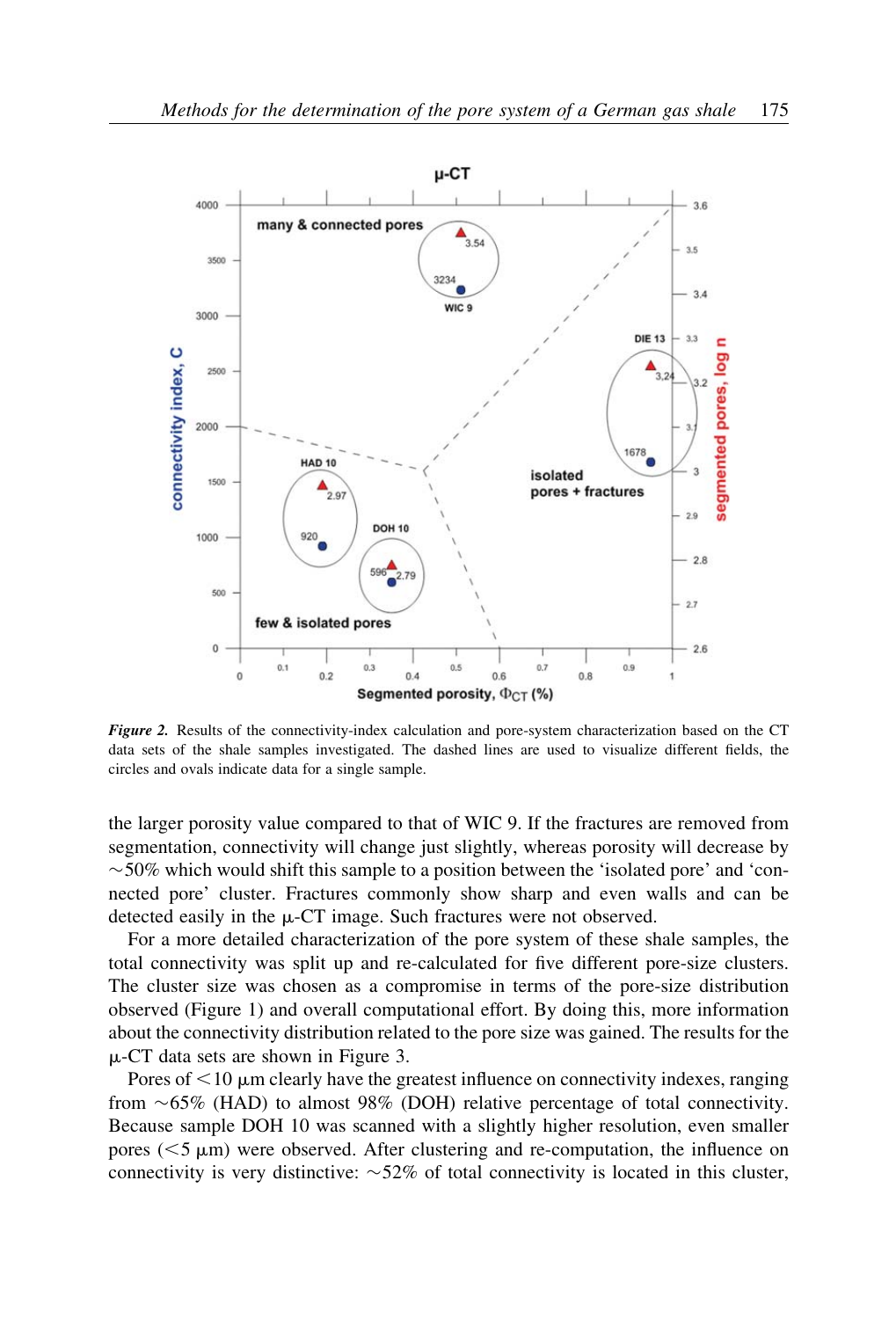

equiv. pore diameter cluster

**Figure 3.** Results of the pore size-dependent connectivity analysis for the  $\mu$ -CT data sets of the Posidonia shale investigated.

followed directly by  $\sim$ 46% within the 5–10  $\mu$ m cluster. In general, small pore sizes dominate clearly the total pore-system connectivity. For samples WIC, HAD, and DIE, pore-size clusters of  $>15 \mu m$  still contribute to total connectivity by up to 35%. Only sample DOH indicates a different behavior, whereas the influence of larger pore sizes on connectivity is negligible (only  $\sim$  1.5%).

#### 3.2.2. FIB

The SEM images and data gained from segmented FIB analysis are shown in Figure 3. A 20  $\mu$ m  $\times$  10  $\mu$ m section was ion milled to a depth of 10  $\mu$ m with a slice thickness of 25 nm. Based on the gray scale of the SE images, the pores were segmented and marked in blue in the SEM images ( $1<sup>st</sup>$  row of Figure 3). 3D plots of pores of different sizes were obtained (also shown in Figure 3, rows 2–5). Finally, the minimum Feret diameters of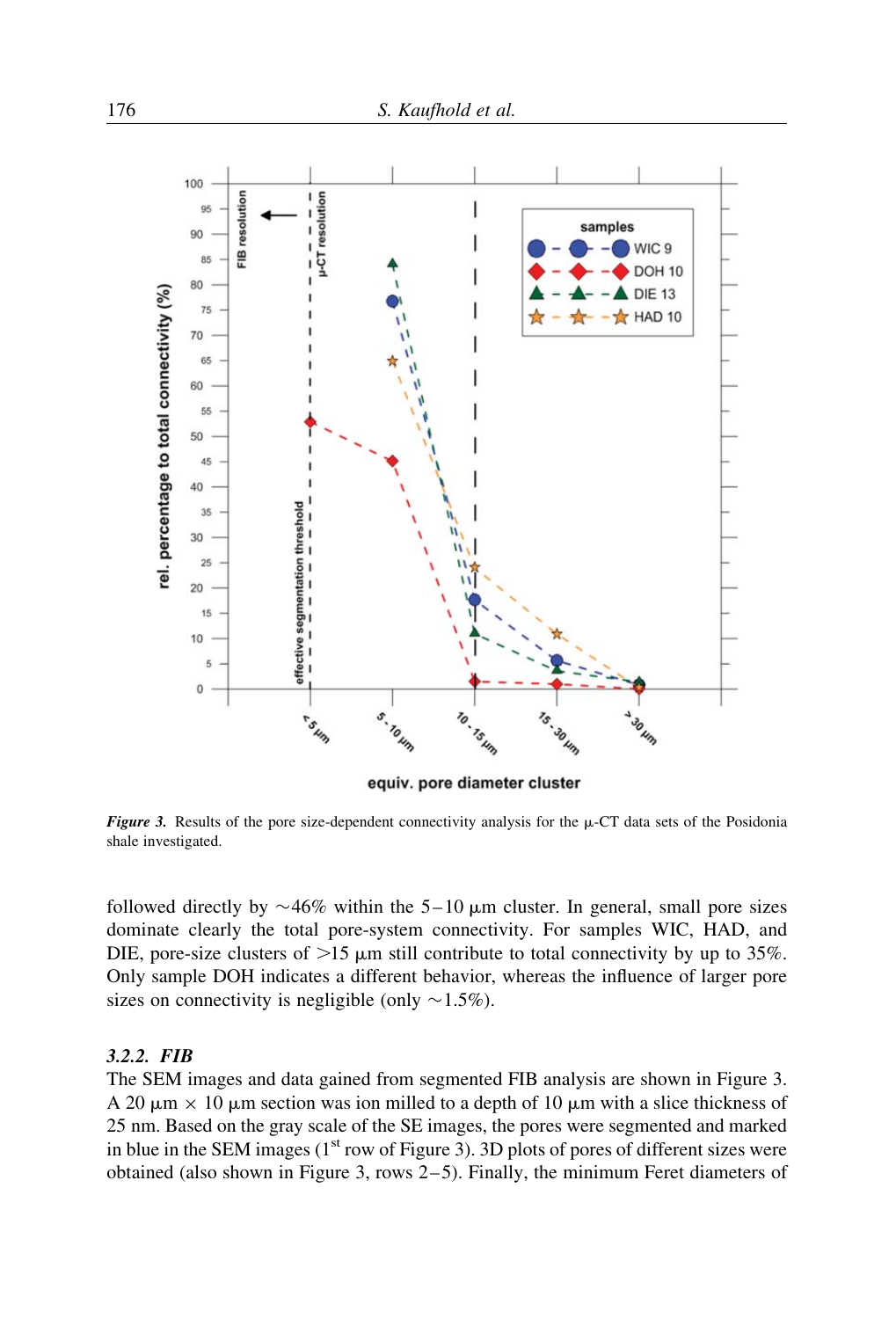the pores were selected to calculate a pore-size distribution (Figure 3, row 6). The FIB porosity was determined by summing up the volume of all the segmented pores. Smallscale pores, 28–120 nm, are omnipresent in the samples and occur both in the inter- and intraparticle spaces. The small individual pores, making up large mesopores and very small macropores, are especially abundant in the mature organic matter, such as in the HAD sample. These are likely to have been filled with gas or oil at one time. Whether these pores are still filled with gas needs to be tested. In the less mature samples, very few pore spaces of  $\leq 120$  nm were developed in the organic matter, while some macropores were developed. In these less mature samples, most of the pore space is developed in the carbonate, silicate, and clay matrices. The 3D segmentation shows disseminated small pores with a generally low connectivity. Larger pores, *i.e.* those from 120 to 360 nm, apparently form some clusters which result in connectivity values of a few microns. This trend proceeds with pores of  $>$ 360 nm. The amount of pores of  $>360$  nm decreased and connectivity may be restricted to a few  $\mu$ m. The connectivity could neither be identified visually based on the different 3D images given in Figure 4, nor mathematically, for which the axis connectivity module in  $Avizo^{\circledcirc}$  was used, showing no axis connectivity in the X, Y, or Z directions. The connectivity is generally quite complex. As an example, a 3D image showing all pores  $>1000$  nm (1  $\mu$ m), gave an impression of an extensive network of pores. On the other hand, the 2D sections of this 3D image suggest falsely the absence of any connectivity but some of these pores are connected in the third dimension. These plots cannot, therefore, be used to assess the connectivity. The calculation of the connectivity proved the presence of a few connected pores in the  $\mu$ m range. This view, however, is likely to be different if the pores of  $<$ 30 nm could be visualized.

As discovered using CT, the porosity of sample DOH was less than that of the other samples. The FIB pore-size distribution for all samples also resembles that of the  $\mu$ -CT pore-size distribution. A steady increase in the number of pores toward smaller diameters was observed, although FIB detected much smaller pores than  $\mu$ -CT. This suggests that the FIB porosity for the Posidonia shales with a resolution of 30 nm still may not represent the total porosity. The porosity of the four samples calculated from the segmented files is likely to be less than the actual porosity.

In addition to the CT data sets, connectivity values have been calculated as described in the previous section. The results are shown in Figure 5 and are consistent with and comparable to the distribution observed within Figure 2. The connectivity of sample HAD 10 has changed significantly compared to the previous analysis. On a CT-scale (i.e. a macropore scale), this sample is characterized as a mostly 'tight' sample, showing only a few and mostly isolated pores. On the FIB scale (i.e. mesopore scale), this changes dramatically in terms of calculated porosity, as well as in terms of calculated connectivity, due to the significantly better imaging resolution. The value of and need for different imaging techniques for a reasonable pore-system characterization of shales are clearly validated.

As for the  $\mu$ -CT data sets, the total connectivity of the FIB data investigated has been split up and re-calculated for four different pore-size clusters: 28–120 nm, 120– 360 nm, 360–1000 nm, and  $>1 \mu$ m (again, referring to the analysis described for the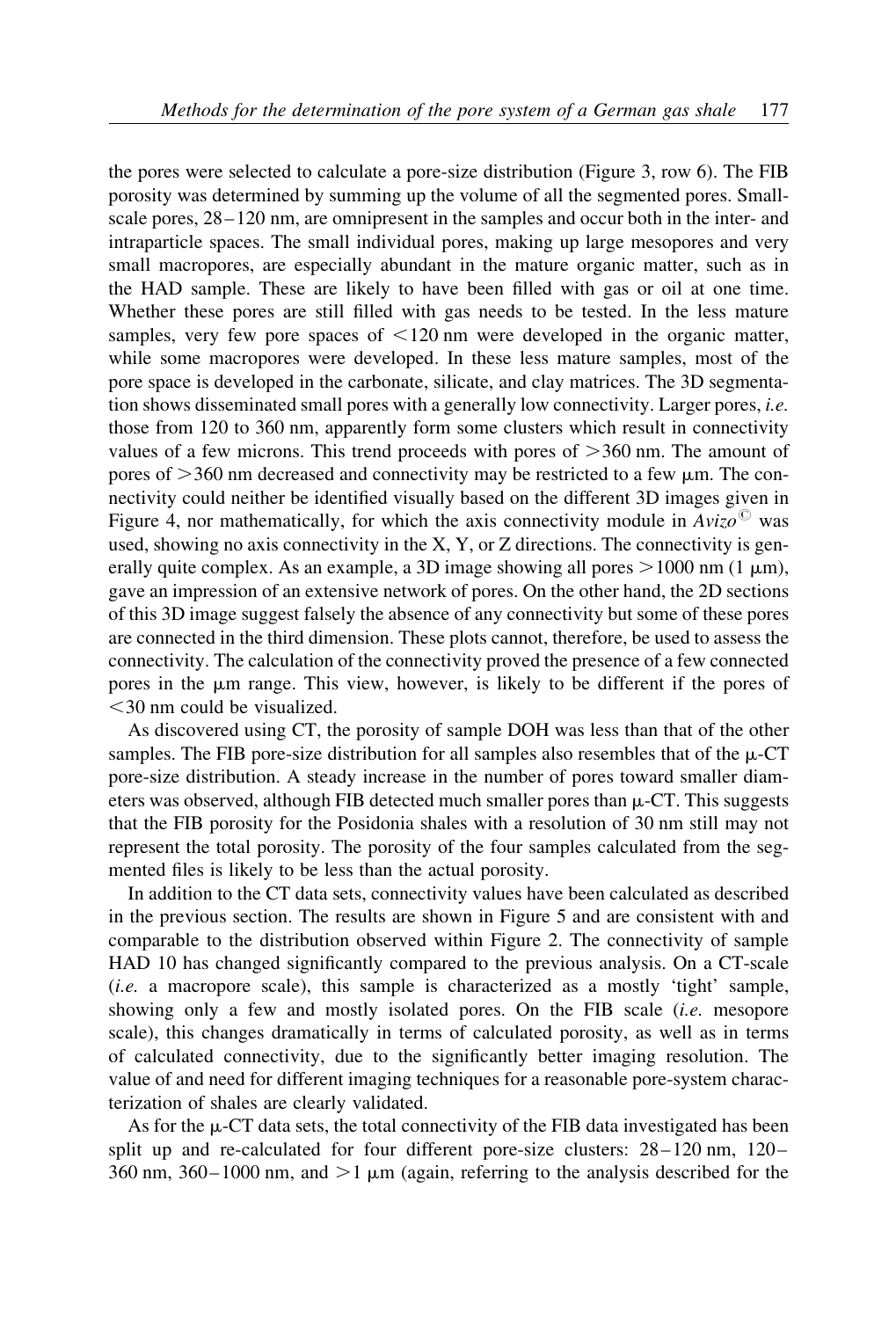

Figure 4. FIB results of the four different samples. Uppermost row: SEM images showing pores in blue; rows 2–5: 3D plots of pores of different sizes, lowest row: pore-size distribution.

CT data). The results are shown in Figure 6. In general, a similar trend can be observed, even on a significantly smaller scale than before. Most of the connectivity is linked to the first pore-size cluster (28–120 nm). This behavior continues almost linearly up to pore cluster three (360–1000 nm, except for sample HAD, which is slightly different). For the cluster which is  $>1 \mu m$ , an interesting feature can be observed: whereas the cluster influence for samples WIC and DOH is negligible, the connectivity percentage increases significantly for the other two shales (up to  $\sim$  25%). The connectivity of the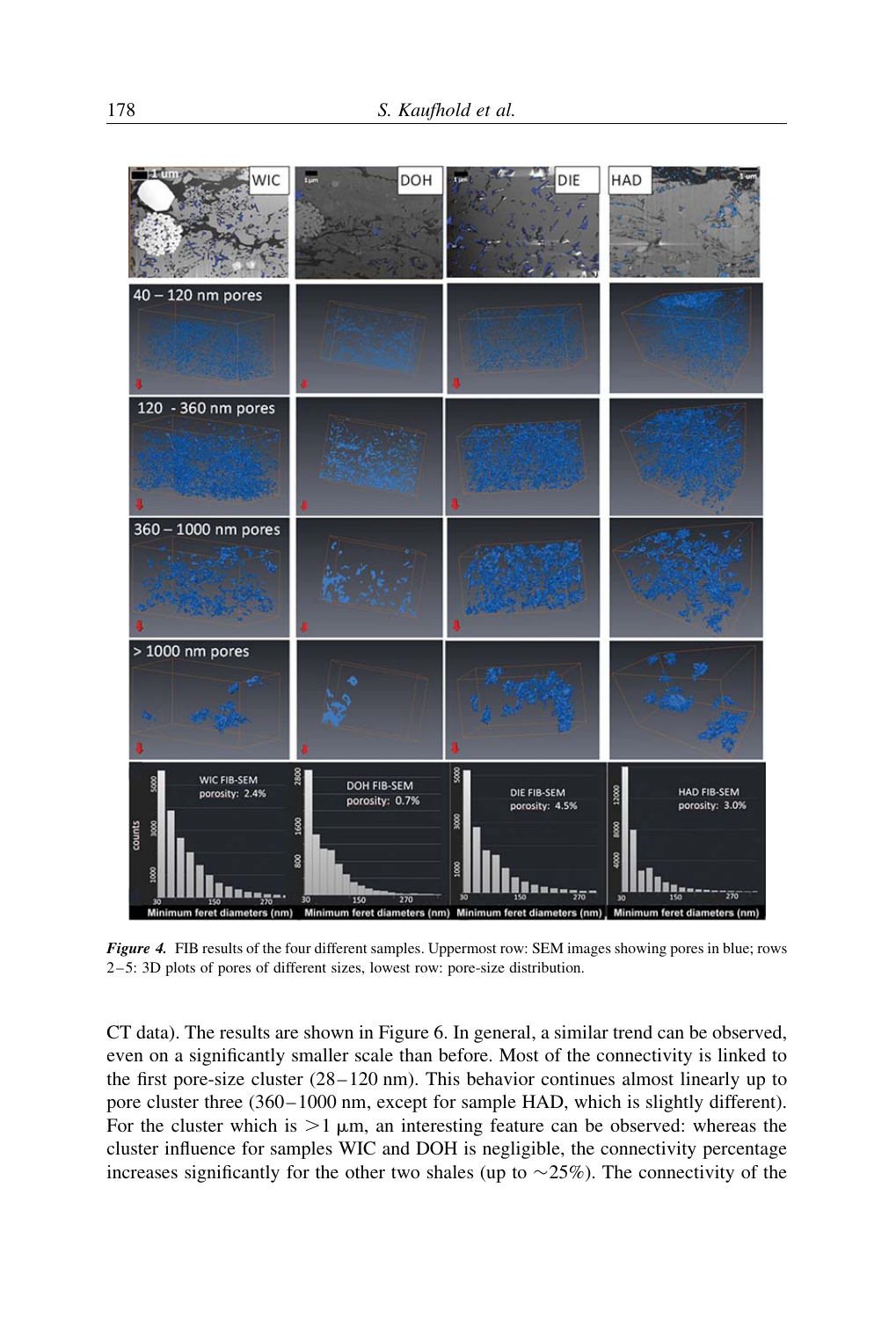

Figure 5. Results of the connectivity index calculation and pore-system characterization based on the FIB data sets of the shale samples investigated. The dashed lines are shown to visualize different fields, the circles and ovals surround a single sample.

pores detected by FIB (large mesopores  $+$  small macropores) of the four shale samples investigated is not distributed uniformly, unlike the CT connectivity of the macroporosity. This might be explained as an effect of the level of rock maturity or rock diagenesis, influencing directly the pore system at different scales.

## 3.3. Indirect methods

Three different indirect methods were used to characterize the porosity of the four Posidonia shale samples.  $N_2$  adsorption showed a sharp peak in the range of small mesopores  $(\sim 4 \text{ nm} = 40 \text{ Å})$  and a broad pore-size distribution toward macroporosity (Figure 7a). The shape of the curves, regardless of whether adsorption or desorption was considered, was similar for all samples. Sample HAD showed a particularly sharp peak at  $\sim$ 40 Å, however, and that of sample DOH was smaller compared to the others. The position of the sharp 40  $\AA$  peak was similar for all samples. The Hg-intrusion method also proved a significant portion of mesopores and less macroprosity compared with  $N_2$  adsorption (Figure 7b). In contrast to  $N_2$  adsorption, the Hg-intrusion method revealed different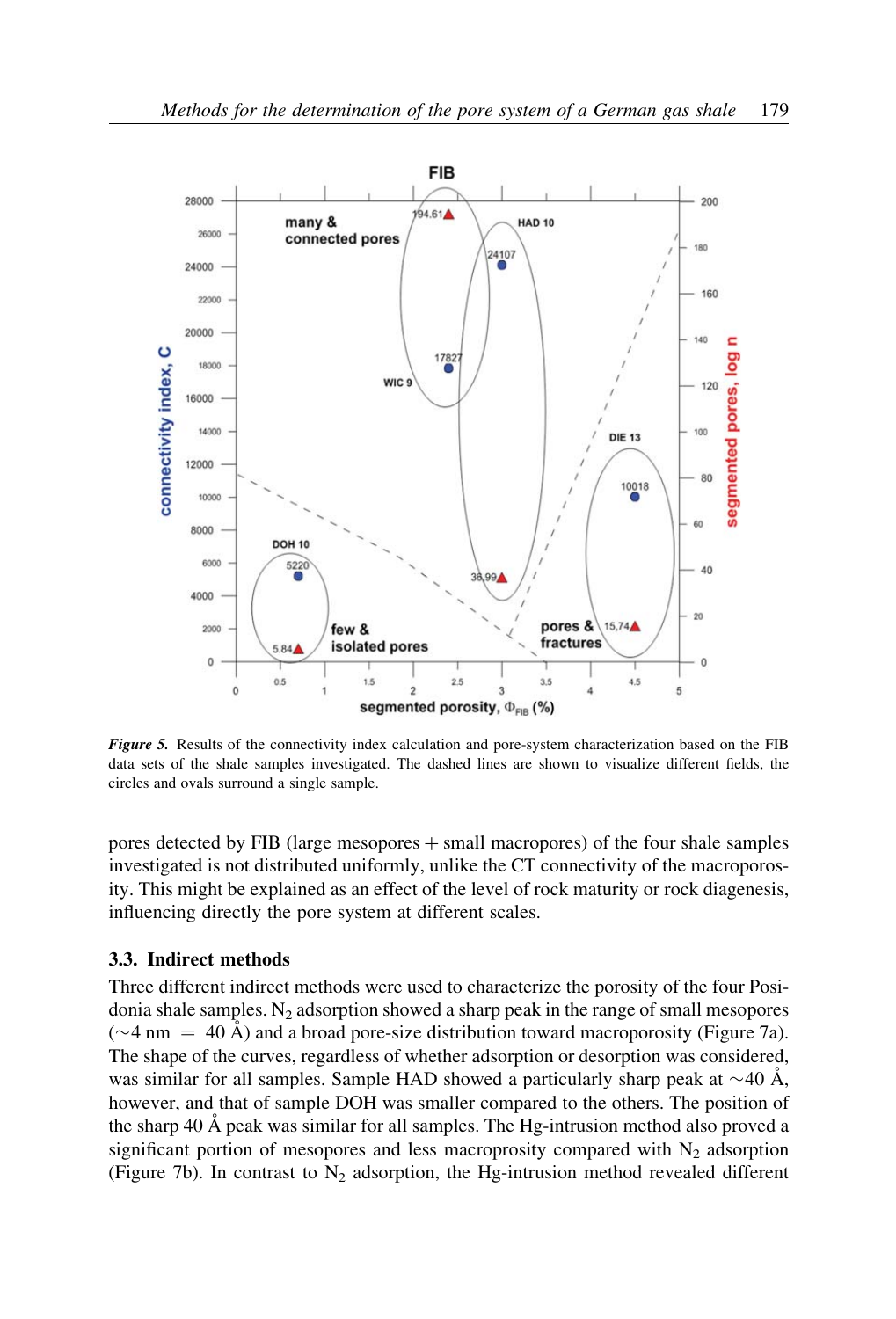

Figure 6. Results of the pore size-dependent connectivity analysis for the FIB data sets of the Posidonia shale investigated.

pore-size distributions in the mesopore range. Sample HAD showed a peak maximum at  $\sim$  30 Å and the peak of sample WIC was at  $\sim$  200 Å. Samples DIE and DOH were in between ( $\sim$  5–6 nm = 50–60 Å). In contrast to N<sub>2</sub> adsorption, no significant macroporosity was found. To characterize microporosity,  $CO<sub>2</sub>$  adsorption was used. All samples showed a peak at  $\sim 8$  Å and no significant differences between the four samples could be resolved (Figure 7c).

## 4. Discussion

The porosity measured with the different methods, with their relevant scales, and the vitrinite reflectance are summarized in Table 5 and discussed below. The Hg-intrusion method probes the pore sizes from 2 nm to 60  $\mu$ m, much larger than the N<sub>2</sub>-adsorption method, which probes from 2 to 200 nm. The Hg-intrusion method is, therefore, generally better than the  $N_2$ -adsorption method with respect to macropore characterization. The shale samples investigated in the present study have a low macroporosity, explaining why both methods provide similar total pore volumes. Both methods were, therefore,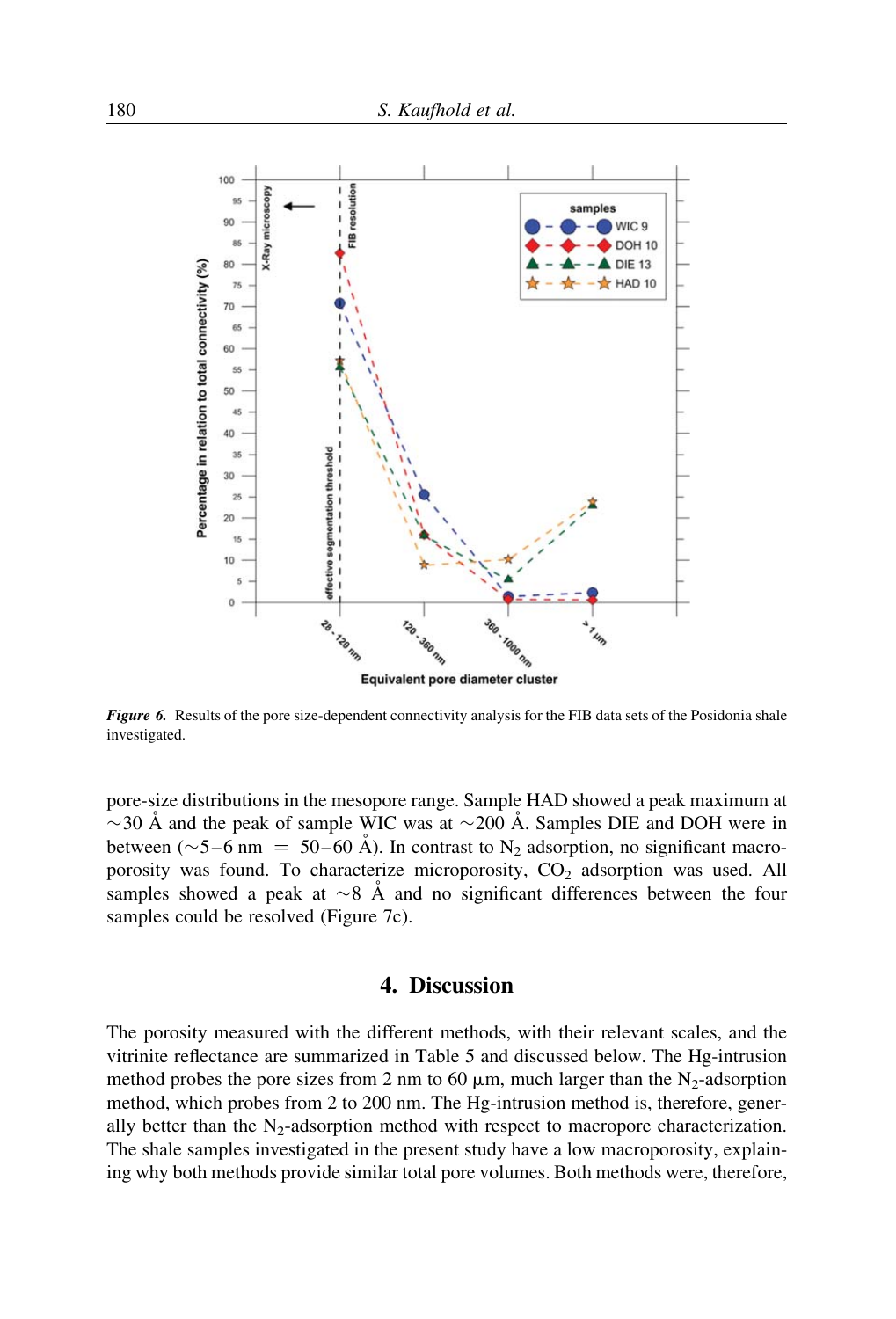

Figure 7. Results of the three indirect methods for the characterization of the porosity of the four shale samples: (1)  $N_2$  adsorption, (2) Hg intrusion, and (3) CO<sub>2</sub> adsorption.

suitable for the characterization of the porosity of shales. The Hg-intrusion method showed different peak positions for the dominant mesoporosity, however, in contrast to N<sub>2</sub> adsorption (all samples with a peak at 40  $\AA$ ). None of the direct methods ( $\mu$ -CT and FIB) can visualize these pores to prove either equal (as indicated by  $N_2$  adsorption) or varying mesopore peaks (as indicated by Hg intrusion). Instead, the relation between the Hg-intrusion mesopore peak position with vitrinite reflectance was found (Figure 8a). The pore-size distribution decreased with increasing vitrinite reflectance indicating, therefore, that the mesopore peak was reduced upon increasing thermal maturity. The  $N_2$ -adsorption peak corresponds to either micro- or mesoporosity but its constant character is surprising. This peak was observed for swelling clays poor in organic matter and can be reduced upon acid leaching (Kaufhold, 2001; Kaufhold and Decher, 2003). The mesopore peak position obtained from  $N_2$  adsorption is considered to be an artefact, probably caused by microporosity. The BJH method used to calculate the  $N_2$ -adsorption pore-size distribution is applicable to mesopores.  $N_2$ , however, also enters some micropores which cannot be calculated by the BJH method. This method, therefore, is not suitable to convert  $N_2$  adsorption data into a realistic pore-size distribution. This may explain the  $40 \text{ Å}$  peak and why the peak is highest for the sample with the largest  $CO<sub>2</sub>$  microporosity (HAD) and lowest for the sample with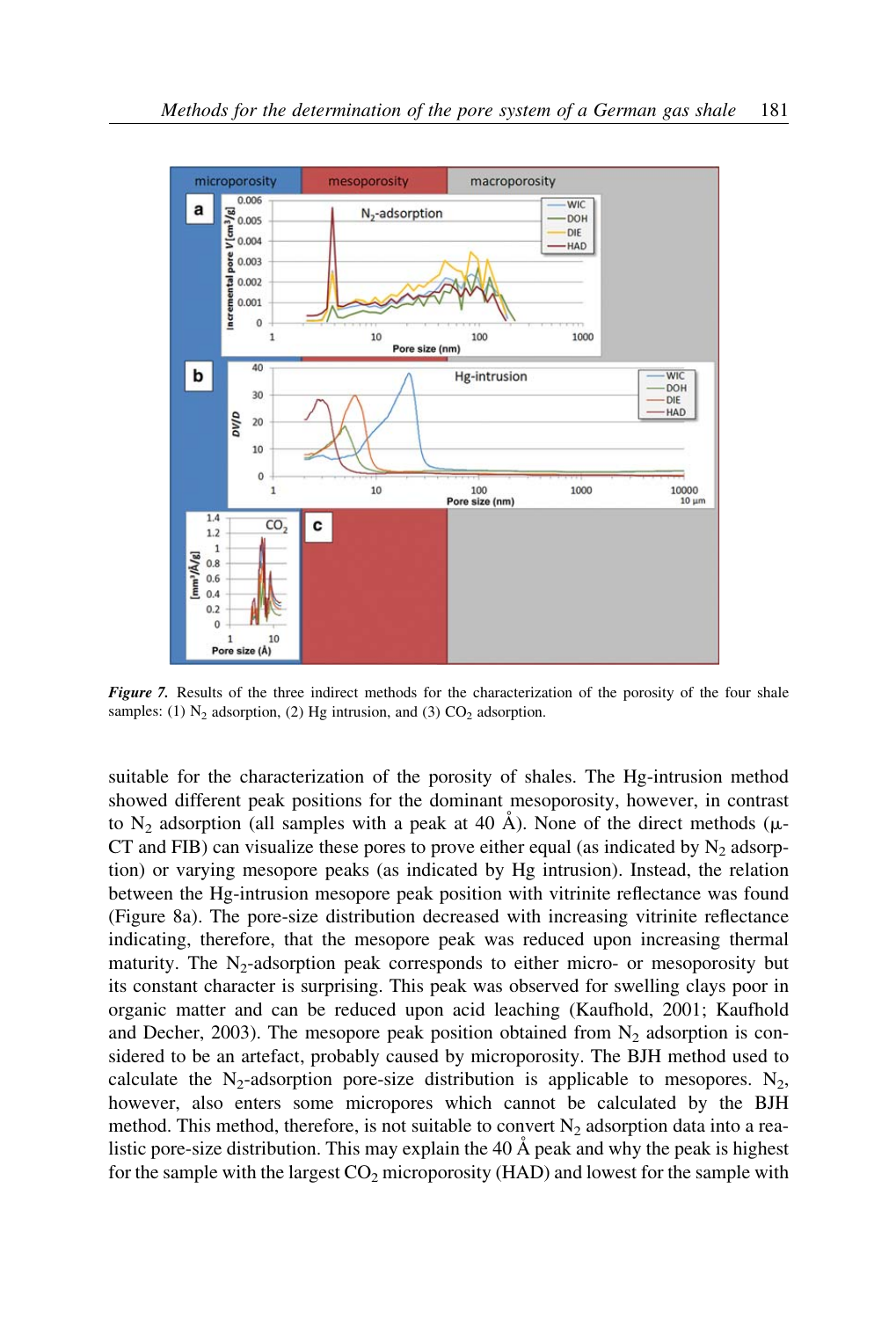**Table 5.** Summary of all porosities determined with the different indirect and direct methods. All values were given in units of mm<sup>3</sup>/g (1% porosity corresponds to  $4 \text{ mm}^3/\text{g}$ , with a density of 2.5 g/cm<sup>3</sup>).

|                  | refl.  | Vitrinite He/dryflow®-porosity |        | $N_2$ -adsorption     |      |                      | Hg-porosimetry                                      |                      | $CO2$ -ads. |                                                                  | <b>FIB</b> | u-CT                                         |        |         |
|------------------|--------|--------------------------------|--------|-----------------------|------|----------------------|-----------------------------------------------------|----------------------|-------------|------------------------------------------------------------------|------------|----------------------------------------------|--------|---------|
| Range            |        | density                        |        | porosity              | BET  | $---2-200$ nm------- | powder granules                                     | Hg                   | peak        | CO <sub>2</sub><br>$-2$ nm $-60$ $\mu$ m $ -0.3 - 1.5$ nm $ -30$ |            | $1000 \text{ nm} - -5 - 5 - 80 \mu \text{m}$ |        |         |
| sample           | $(\%)$ | (g/cm <sup>3</sup> )           | $(\%)$ | $\text{m}^3\text{/g}$ |      |                      | $(m^2/g)$ (mm <sup>3</sup> /g) (mm <sup>3</sup> /g) | (mm <sup>3</sup> /g) | (nm)        | $(mm^3/g)$                                                       | $(\%)$     | $(mm^3/g)$                                   | $(\%)$ | (mm'/g) |
| WIC <sub>9</sub> | 0.49   | 2.40                           | 15     | 61                    | 9.8  | 59                   | 25                                                  | 64                   | 20          |                                                                  | 2.4        | 10                                           | 0.5    |         |
| <b>DOH 10</b>    | 0.70   | 2.55                           |        | 26                    | 4.7  | 34                   | 15                                                  | 23                   |             |                                                                  | 0.7        |                                              | 0.4    |         |
| <b>DIE 13</b>    | 0.65   | 2.47                           | 12     | 50                    | 9    | 45                   | 36                                                  | 45                   |             |                                                                  | 4.5        | 18                                           | 1.0    | 4       |
| HAD10            | 1.42   | 2.53                           | 10     | 39                    | 15.5 | 46                   | 34                                                  | 38                   |             |                                                                  | 3.0        |                                              | 0.2    |         |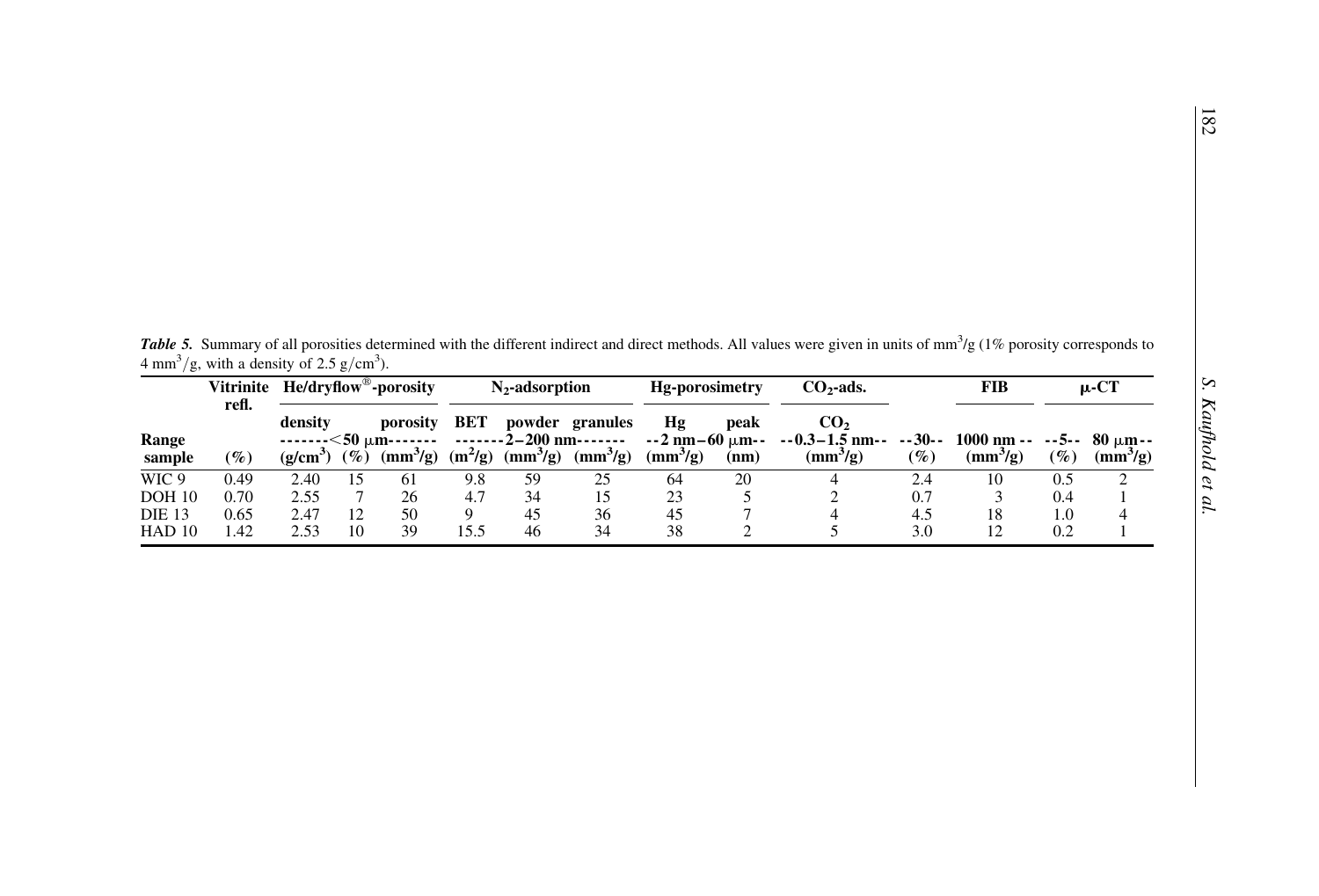

Figure 8. Comparison of the porosity and related parameters of the four shale samples.

the smallest  $CO<sub>2</sub>$  microporosity (DOH). The pore volume determined by  $N<sub>2</sub>$  adsorption is considered to be correct but the mesopore peak position is considered to be an artefact caused by the fact that  $N_2$  does not form a meniscus below 40 Å, a point which is accepted widely. The data presented here, however, indicate that the intensity of this peak correlates with the microporosity, a fact which can be used for comparison of samples, disregarding the absolute value. Overall, all three indirect methods, He/dryflow<sup>®</sup>-pycnometry/porosimetry, N<sub>2</sub> adsorption, and Hg intrusion, provide comparable pore volumes showing the same trends comparing the four samples (Figure 8b–d). The fourth indirect method,  $CO<sub>2</sub>$  adsorption, cannot be compared with the others because it characterizes the microporosity only. It can be used to estimate the number of micropores which were not measured by any other method in the present study. On the other hand, a good correlation was found between the SSA determined by  $N_2$ adsorption and the  $CO<sub>2</sub>$  microporosity (Figure 8e). This can be explained by the fact that the  $N_2$  BET-SSA of clays is known to be affected or even determined by the microporosity (Kaufhold et al., 2010, 2013).

A comparison of the pore volumes determined by FIB and  $\mu$ -CT is not reasonable because both clearly cover different ranges of pore sizes and significantly different volumes.  $\mu$ -CT provided values of  $>5 \mu$ m, while FIB provided values between  $30 \text{ nm}$  and  $1 \mu \text{m}$ . Because the macroporosities of the samples are small, as indicated by  $N_2$  adsorption and Hg intrusion, the pore volumes cannot be compared with any of the indirect methods. The macroporosity is proven to be small, however. The pore-size data obtained by FIB can be compared with either  $N_2$  adsorption- or Hgintrusion-derived values, however (the latter being highly correlated). The comparison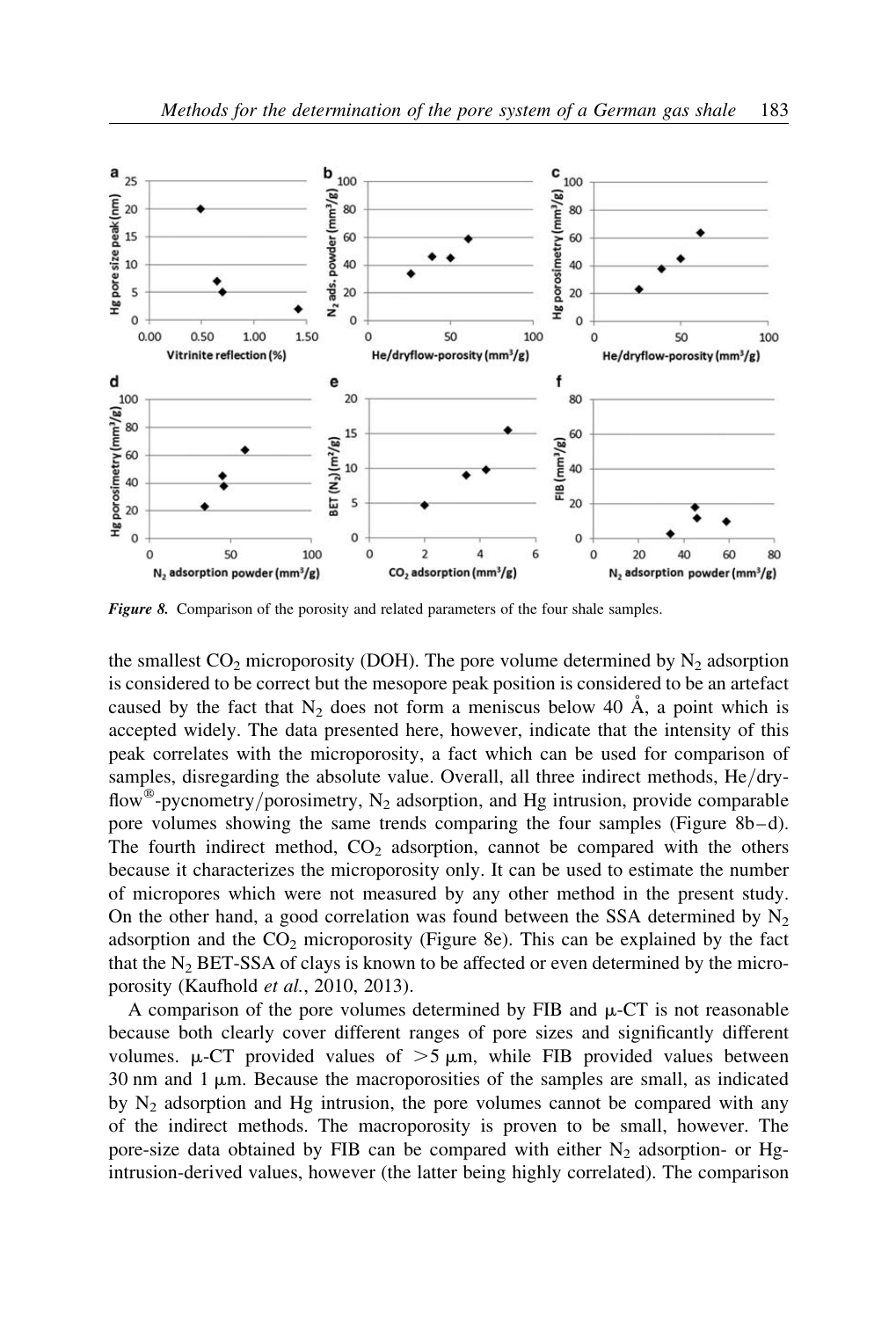of the FIB porosity values with  $N_2$ -adsorption or Hg-intrusion data indicated that only 20% of the pores can be visualized by FIB (Figure 8f).

Low macroporosity was found by all the shale-porosity studies. The actual values, however, may differ from one study to another. As an example, Klaver et al. (2012) found slightly lower porosity of the Posidonia shale  $(3-5\%)$ , which can either be explained by different samples or by different maximum pressure used for Hg-intrusion. About 7% porosity was reported by Kanitpanyacharoen et al. (2012), in good agreement with the present study. The orders of magnitude, however, seem to be similar for all shale samples. To compare different shales, the pore-size distribution determined by Hg intrusion is applicable. The pore-size distributions of three of the Posidonia shales are compared with data from some of the American gas shales published by Chalmers et al. (2012b; Figure 9). Sample Doig is a siltstone and hence not fully comparable with the other materials which are shales/claystones. The peak position found for the Woodford shale resembles that of sample DIE with intermediate vitrinite reflectance  $(0.68\%)$ . The vitrinite reflectance of the Woodford sample, in contrast, was  $\sim 1.5\%$  and hence much larger than for sample DIE. The vitrinite reflectance–mesopore peak correlation may be valid for a specific basin or shale sequence only because no general trend could be observed.



Figure 9. Comparison of the Hg-intrusion porosity of a few North American gas shales: (a) data provided by Chalmers, pers. comm., 2014, published by Chalmers et al. (2012a) for the Posidonia shales; and (b) with significantly different maturity.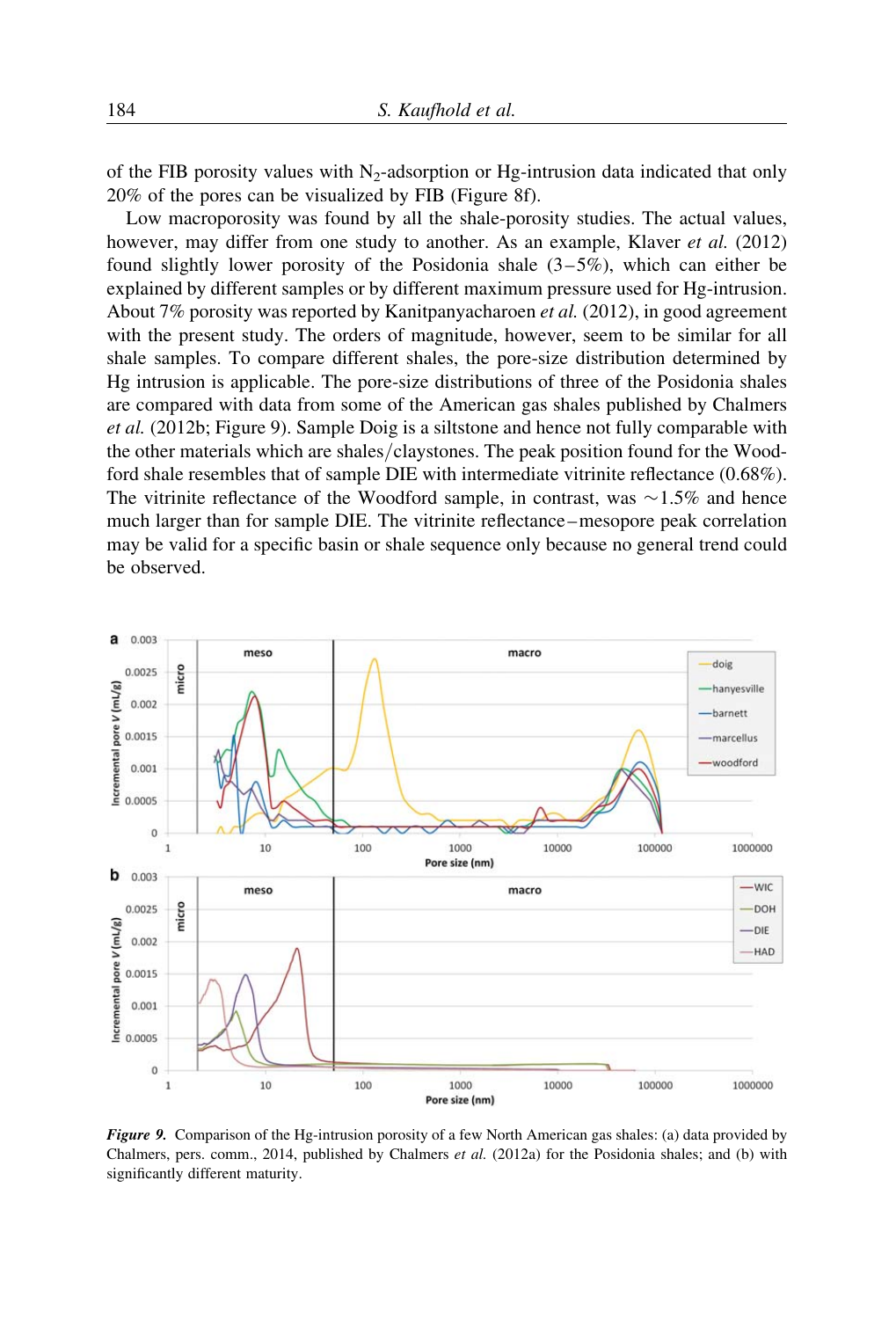The amount of gas produced from gas shale is variable which may be related to different pore structures such as connectivity. According to Chalmers *et al.* (2012a), the "interconnection between micropores, mesopores, macropores, and fractures is an important control on the matrix permeability...". In principle, methane migration may take place by molecular diffusion and volume flow. Clays in which diffusion dominates can be regarded as more or less tight (Schlömer and Krooss, 1997). Keller et al. (2013) stated that pores of the Opalinus clay were connected in the nm range which is supposed to be too small for production of significant amounts of gas. Porosity of  $>$ 16  $\mu$ m (pore aperture) is needed for significant matrix permeability. The Hg-intrusion pore-size distributions of the Posidonia shales shown in Figure 9 were recorded at  $\lt 60 \mu m$ , in contrast to the results published by Chalmers et al. (2012a). The Hg porosity of  $>10 \mu$ m of Posidonia and the North American shales cannot be compared. Pores in the range of  $100 \mu m$  are important for gas production but can be better characterized by  $\mu$ -CT than by Hg porosimetry for which crushing of samples prior to analysis, at least, is required.  $\mu$ -CT results obtained on these samples showed few but unconnected pores above 5  $\mu$ m. The FIB method proved some connected pores in the  $\mu$ m-range, at  $\lt 10 \mu$ m. Connectivity over larger areas will probably exist if it were possible to include the pores that are  $\leq$  30 nm. Whether fracturing opened these pores to produce most of the gas remains an open question to be investigated using a real-scale test.

The different imaging techniques (CT and FIB) have highlighted the need for a combined multiple-scale approach, in order to characterize the pore system in the most comprehensive and meaningful way. It is possible to characterize different pore systems qualitatively and especially quantitatively at different scales. Qualitatively, a general pore system typing has been set based on 3D imaging. Different quantitative parameters, such as pore-size distribution and porosity, have been determined and may be used for further investigation. The dependence on resolution and phase segmentation must be taken into account as described. Different clusters of pores with different equivalent sizes dominate or, at least, participate in the connectivity calculated for the pore systems investigated. This does have some impact on the phenomenological description of (e.g. transport) processes at the pore scale.

All of the methods were conducted on dry and sometimes even crushed samples. The samples were taken from drill cores. The sample pretreatment may have resulted in the formation of pores considered to be artefacts. These pores cannot, of course, be related to gas-shale properties but their formation can hardly be avoided. The present study does not attempt to discuss these artefacts in detail. Instead samples were treated in a similar way to allow comparison. A comparison of samples and pore-size distributions obtained after different sample pretreatment and measured in different laboratories may not always be reasonable.

## 5. Summary and conclusions

The Posidonia shales investigated are dominated by submicrometer pores (typical of shales). Different methods were used to characterize the porosity. Direct methods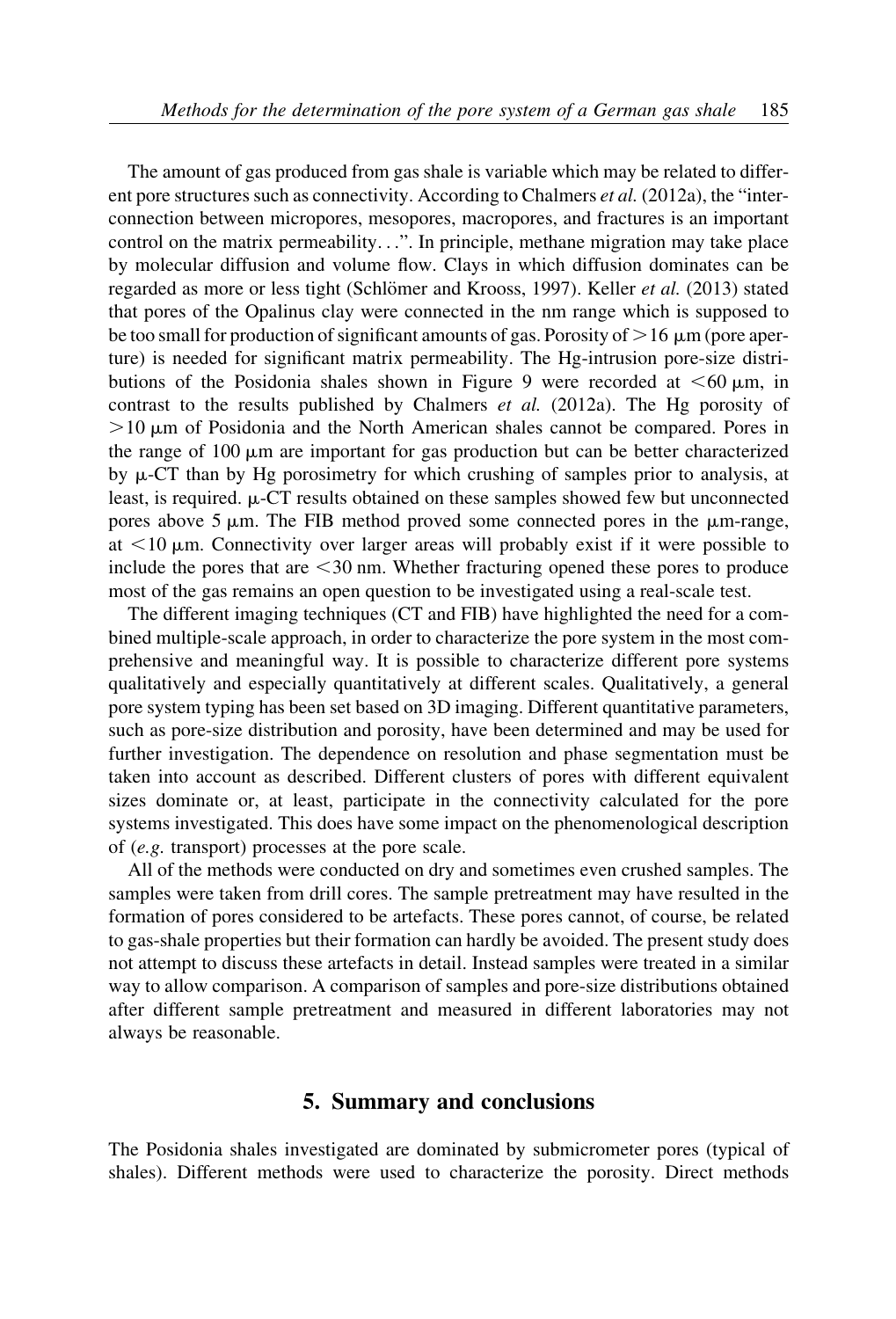

Figure 10. Average pore-size distribution of the four Posidonia shales investigated in the present study.

such as  $\mu$ -CT and FIB can account for only  $\sim$  20% of the total porosity measured by the indirect methods. The most abundant porosity between 2 and 50 nm is too small for direct methods. These pores can scarcely be visualized.  $N_2$  adsorption, Hg intrusion, and  $\text{He} / \text{Dryflow}^{\circledR}$ -pycnometry yielded a consistent characterization of the porosity, however. Accordingly, shales, or at least the Posidonia shales investigated, are dominated by mesoporosity, accounting for  $30-40$  mm<sup>3</sup>/g

(corresponding to  $7-10\%$ ). Micro- and mesoprosity are  $\sim 10\%$  of the mesoporosity (Figure 10).

The Hg-intrusion method was found to be most suitable for characterizing gas shales because most of the pores, except for the micropores, are considered and the position of the mesopore peak seems to be meaningful, unlike  $N_2$  adsorption. The mesopore-size distribution which can be calculated based on  $N_2$ -adsorption data using BJH or related algorithms is apparently affected by microporosity and, hence, does not resolve differences of the mesopore peak size which are important for gas shales.  $N_2$ -adsorption is, however, suitable for measuring the pore volume because macroporosity is low.

Although FIB could not visualize most of the pores, the fact that a shale or claystone can be considered a porous medium from the perspective of a gas molecule is indicated. The connectivity, which is important for the production of shale gas, however, is assumed to be in the  $>\mu$ m range and can be measured by  $\mu$ -CT. Gas adsorbed to micropores is said to be adsorbed strongly and not available for gas production. The micropore volume is small, however. Furthermore, FIB can be used to characterize the connectivity, which was different between the Posidonia shale samples. Whether a shale can be used for gas production or not depends on the brittleness, which depends on the mineralogical composition (Jarvie et al., 2007). Larger clay contents result in less brittleness, and the clay mineral content of gas shales should not be high, therefore (Passey et al., 2010). According to Andrews (2014), the clay content should be  $\leq$ 35 mass %. A  $\mu$ m-sized pore between clay minerals (at least between illite and smectite) detected by any method using dry samples may not be open in a water-saturated state. The probability that pores exist between non-swellable particles, which would still be open when water-saturated, increases with decreasing clay content. Any porosity method, therefore, can only be used to try to distinguish shales with larger gas production potential if the mineralogical composition is considered. The porosity of the Posidonia shales studied is slightly greater than that of the North American formations, the clay content is similar, but the carbonate content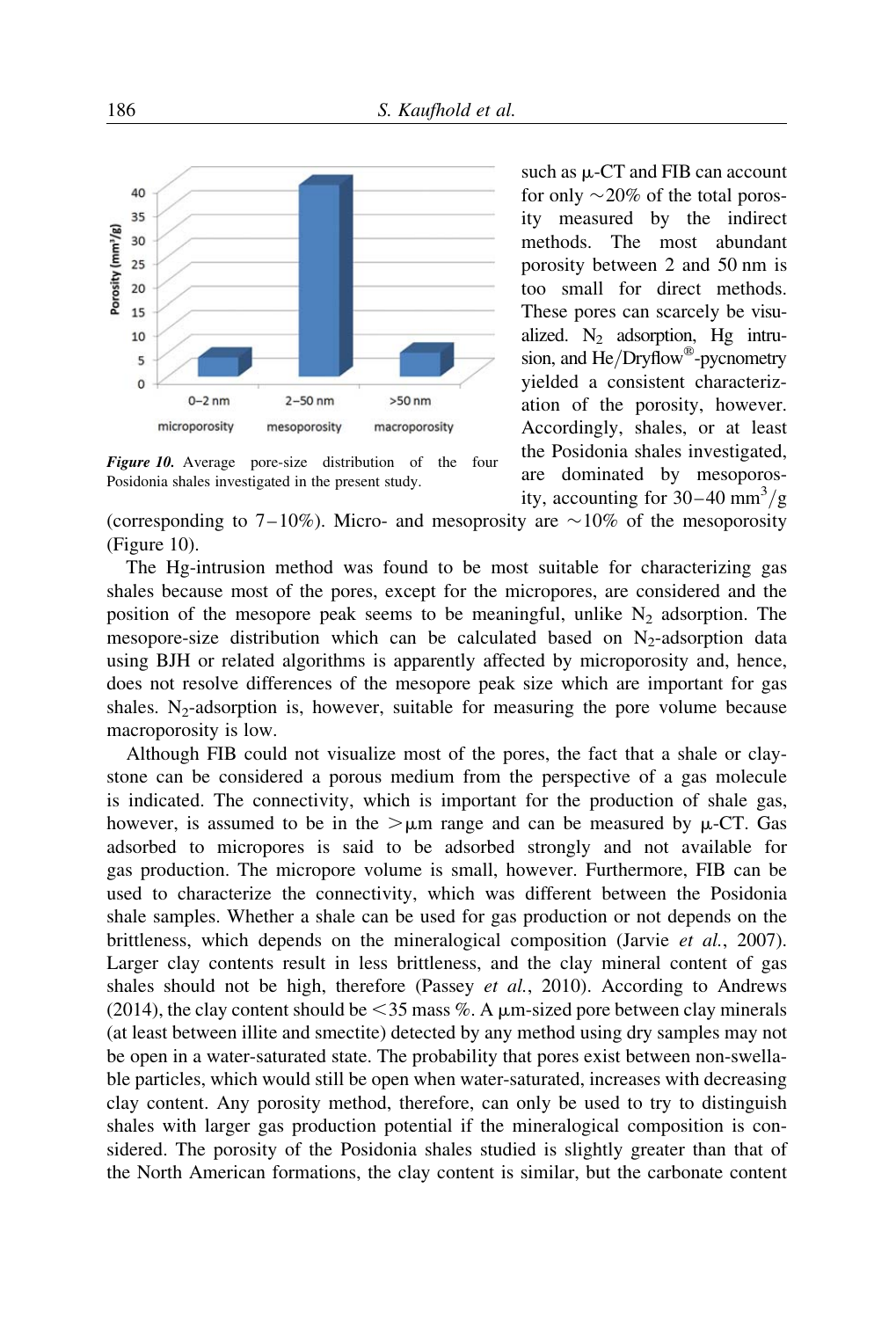is greater. Finally, to assess the production potential, the gas present has to be analyzed in situ, and hydraulic fracturing tests must be performed. The comparison of the porosity and the mineralogy of the Posidonia shale suggest an interesting gas shale although the macroporosity affecting the matrix permeability, which is important in terms of gas production, is apparently less than in some comparable North American gas shales.

# Acknowledgments

Guest editor: H.C. Greenwell

The authors and editors are grateful to anonymous reviewers who offered very helpful input and suggestions. A list of all reviewers is given at the end of the Preface for this volume.

# References

- Andrews, I.J. (2014) The Jurassic shales of the Weald Basin: geology and shale oil and shale gas resource estimation. British Geological Survey for Department of Energy and Climate Change, London, UK.
- Bernard, S., Horsfield, B., Schulz, H.-M., Wirth, R., Schreiber, A., and Sherwood, N. (2012) Geochemical evolution of organic-rich shales with increasing maturity: A STXM and TEM study of the Posidonia Shale (Lower Toarcian, northern Germany). Marine and Petroleum Geology, 31, 70–89.
- Blumsack, S. (2014) Dash for gas,  $21<sup>st</sup>$  Century style! Elements, 10, 265–270.
- Brunauer, S., Emmet, P., and Teller, E. (1938) Adsorption of gases in multimolecular layers. Journal of the American Chemical Society, 60, 309–319.
- Brunke, O., Brockdorf, K., Drews, S., Müller, B., Donath, T., Herzen, J., and Beckmann, T. (2008) Comparison between X-ray tube based and synchrotron radiation based micro CT. Proceedings, Developments in X-ray Tomography VI, Vol. 7078. International Society of Optics and Photonics.
- Buzug, T. (2005) Einführung in die Computertomographie Mathematisch-physikalische Grundlagen der Bildrekonstruktion,  $1<sup>st</sup>$  edition. Springer Verlag, Berlin.
- Chalmers, G.R., Bustin, R.M., and Power, I.M. (2012a) Characterization of gas shale pore systems by porosimetry, pycnometry, surface area, and field emission scanning electron microscopy/transmission electron microscopy image analyses: Examples from the Barnett, Woodford, Haynesville, Marcellus, and Doig units. American Association of Petroleum Geologists Bulletin, 96, 1099–1119.
- Chalmers, G.R.L., Ross, D.J.K., and Bustin, R.M. (2012b) Geological controls on matrix permeability of Devonian Gas Shales in the Horn River and Liard basins, northeastern British Columbia, Canada. International Journal of Coal Geology, 103, 120-131.
- Cui, Y., Kita, H., and Okamoto, K. (2004) Preparation and gas separation performance of zeolite T membrane. Journal of Materials Chemistry, 14, 924–932.
- Curtis, J.B. (2002) Fractured shale gas systems. American Association of Petroleum Geologists Bulletin, 86, 1921–1938.
- Curtis, M.E., Ambrose, R.J., Sondergeld, C.H., and Rai, C.S. (2010) Structural characterization of gas shales on the micro- and nano-scales. Canadian Unconventional Resources and International Petroleum Conference. Society of Petroleum Engineers, Calgary, Alberta, Canada, p. 15. SPE 137693.
- DIN 22020-5:1981-04. Rohstoffuntersuchungen im Steinkohlenbergbau; Mikroskopische Untersuchungen an Steinkohle, Koks und Briketts; Reflexionsmessungen an Vitriniten. Investigations of the raw material in hard-coal-mining; microscopical examinations of hard coal, coke and briquettes; reflectance measurements on vitrinites.
- DIN 22020-5-:1986-09. Rohstoffuntersuchungen im Steinkohlenbergbau; Mikroskopische Untersuchungen an Steinkohle, Koks und Briketts; Reflexionsmessungen an Vitriniten. Investigations of the raw material in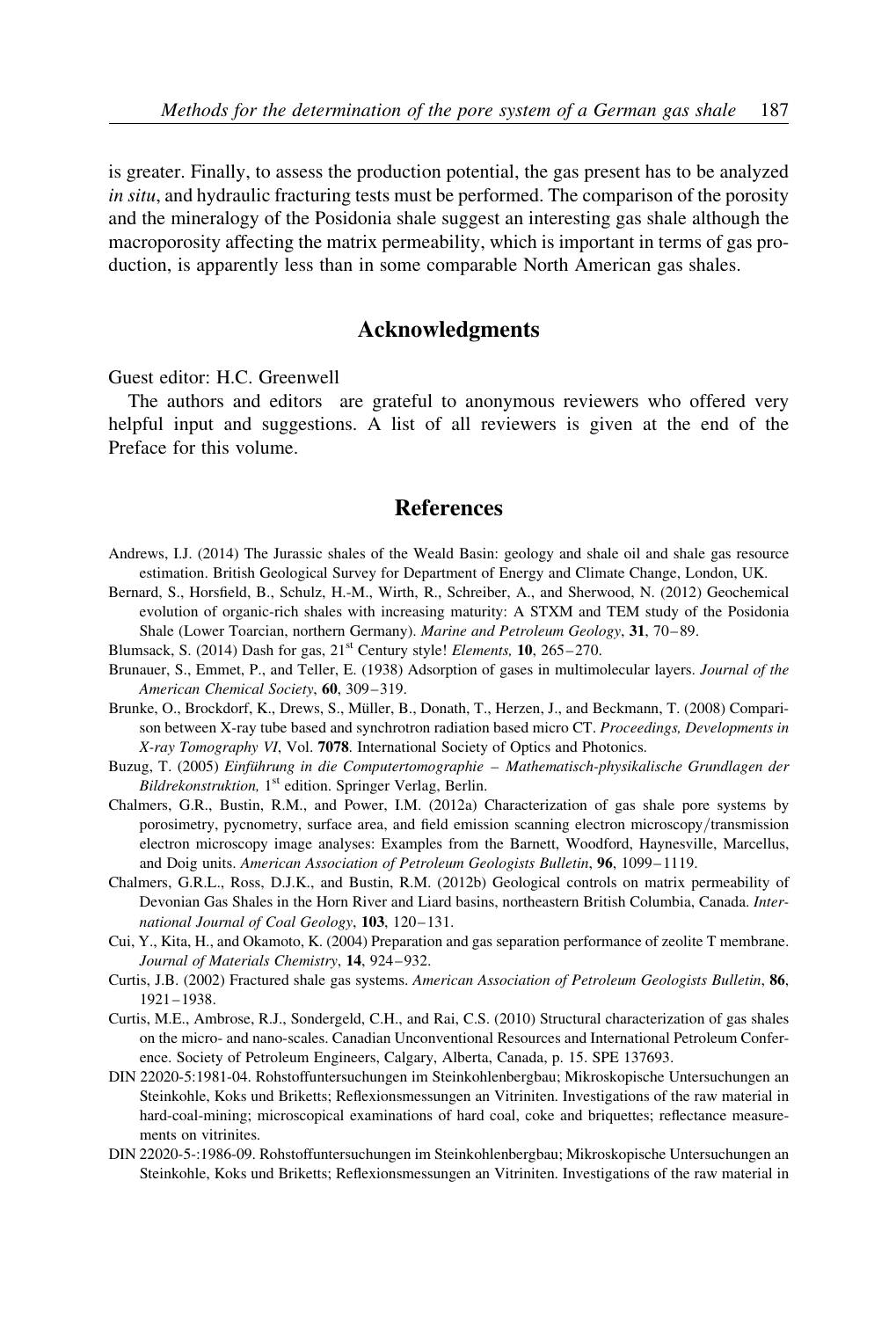hard-coal-mining; microscopical examinations of hard coal, coke and briquettes; reflectance measurements on vitrinites.

- DIN 22020-5:2005-02. Rohstoffuntersuchungen im Steinkohlenbergbau Mikroskopische Untersuchungen an Steinkohle, Koks und Briketts - Teil 5: Reflexionsmessungen an Vitriniten. Investigations of the raw material in hard-coal-mining – Microscopical examinations of hard coal, coke and briquettes – Part 5: Reflectance measurements on vitrinites.
- Dultz, S., Boy, J., Dupont, C., Halisch, M., Behrens, H., Welsch, A.M., Erdmann, M., Cramm, S., Helsch, G., and Deubener, J. (2014) Alteration of submarine basaltic glass under environmental conditions conducive for microorganisms: Growth patterns of the microbial community and mechanism of palagonite formation. Geomicrobiology Journal, 31, 813–834.
- Gorbanenko, O.O. and Ligouis, B. (2014) Changes in optical properties of liptinite macerals from early mature to post mature stage in Posidonia Shale (Lower Toarcian, NW Germany). International Journal of Coal Geology, 133, 47–59.
- Grangeat, P. (1990) Mathematical Methods in Tomography: Mathematical Framework of Cone Beam 3D Reconstruction via the First Derivative of the Radon Transform. Springer Verlag, Berlin.
- Halisch, M. (2013) Application and assessment of the lattice Boltzmann method for fluid flow modelling in porous rocks. PhD thesis, Technische Universität Berlin, Germany, 208 pp.
- IUPAC (J. Rouquérol, D. Avnir, C.W. Fairbridge, D.H. Everett, J.H. Haynes, N. Pernicone, J.D.F. Ramsay, K.S.W. Sing, and K.K. Unger) (1994) Recommendations for the characterisation of porous solids (Recommendations 1994). Pure and Applied Chemistry, 66, 1739–1758.
- Jarvie, D.M., Hill, R.J., Ruble, T.E., and Pollastro, R.M. (2007) Unconventional shale-gas systems: The Mississippian Barnett Shale of north-central Texas as one model for thermogenic shale-gas assessment. American Association of Petroleum Geologists Bulletin, 91, 475-499.
- Jochum, J., Leythaeuser, D., Littke, R., and Ropertz, B. (1991) Oil-bearing fluid inclusions in calcite-filled horizontal fractures from mature Posidonia Shale (Hils syncline, NW Germany). Pp. 160–162 in: Organic Geochemistry. Advances and Applications in Energy and the Natural Environment (D.A.C. Manning, editor). Manchester University Press, Manchester, UK.
- Kanitpanyacharoen, W., Kets, F.B., Wenk, H.-R., and Wirth, R. (2012) Mineral preferred orientation and microstructure in the Posidonia shale in relation to different degrees of thermal maturity. Clays and Clay Minerals, 60, 315–329.
- Kaufhold, S. (2001) Untersuchungen zur Eignung von natürlich alterierten sowie mit Oxalsäure aktivierten Bentoniten als Bleicherde für Pflanzenöle. Doctoral thesis of the RWTH Aachen, Germany, 188 pp.
- Kaufhold, S. and Decher, A. (2003) Natural acid bentonites from Milos island, Greece. Zeitschrift für Angewandte Geologie, 49, 7–12.
- Kaufhold, S., Dohrmann, R., Klinkenberg, M., Siegesmund, S., and Ufer, K. (2010) N<sub>2</sub>-BET specific surface area of bentonites. Journal of Colloid and Interface Science, 349, 275–282.
- Kaufhold, S., Plötze, M., Klinkenberg, M., and Dohrmann, R. (2013) Density and porosity of bentonites. Journal of Porous Materials, 20, 191–208.
- Keller, L.M., Holzer, L., Wepf, R., and Gasser, P. (2011) 3D geometry and topology of pore pathways in Opalinus clay: Implications for mass transport. Applied Clay Science, 52, 85–95.
- Keller, L.M., Schuetz, P., Erni, R., Rossell, M.D., Lucas, F., Gasser, P., and Holzer, L. (2013) Characterization of multi-scale microstructural features in Opalinus Clay. Microporous and Mesoporous Materials, 170, 83–94.
- Kennedy, M.J., Löhr, S.C., Fraser, S.A., and Baruch, E.T. (2014) Direct evidence for organic carbon preservation as clay-organic nanocomposites in a Devonian blackshale; from deposition to diagenesis. Earth and Planetary Science Letters, 388, 59–70.
- Klaver, J., Desbois, G., Urai, J.L., and Littke, R. (2012) BIB-SEM study of the pore space morphology in early mature Posidonia Shale from the Hils area, Germany. International Journal of Coal Geology, 103, 12–25.
- Krevor, S., Blunt, M.J., Benson, S.M., Pentland, C.H., Reynolds, C., Al-Menhali, A., and Niu, B. (2015) Capillary trapping for geologic carbon dioxide storage – From pore scale physics to field scale implications. International Journal of Greenhouse Gas Control, 40, 221–237.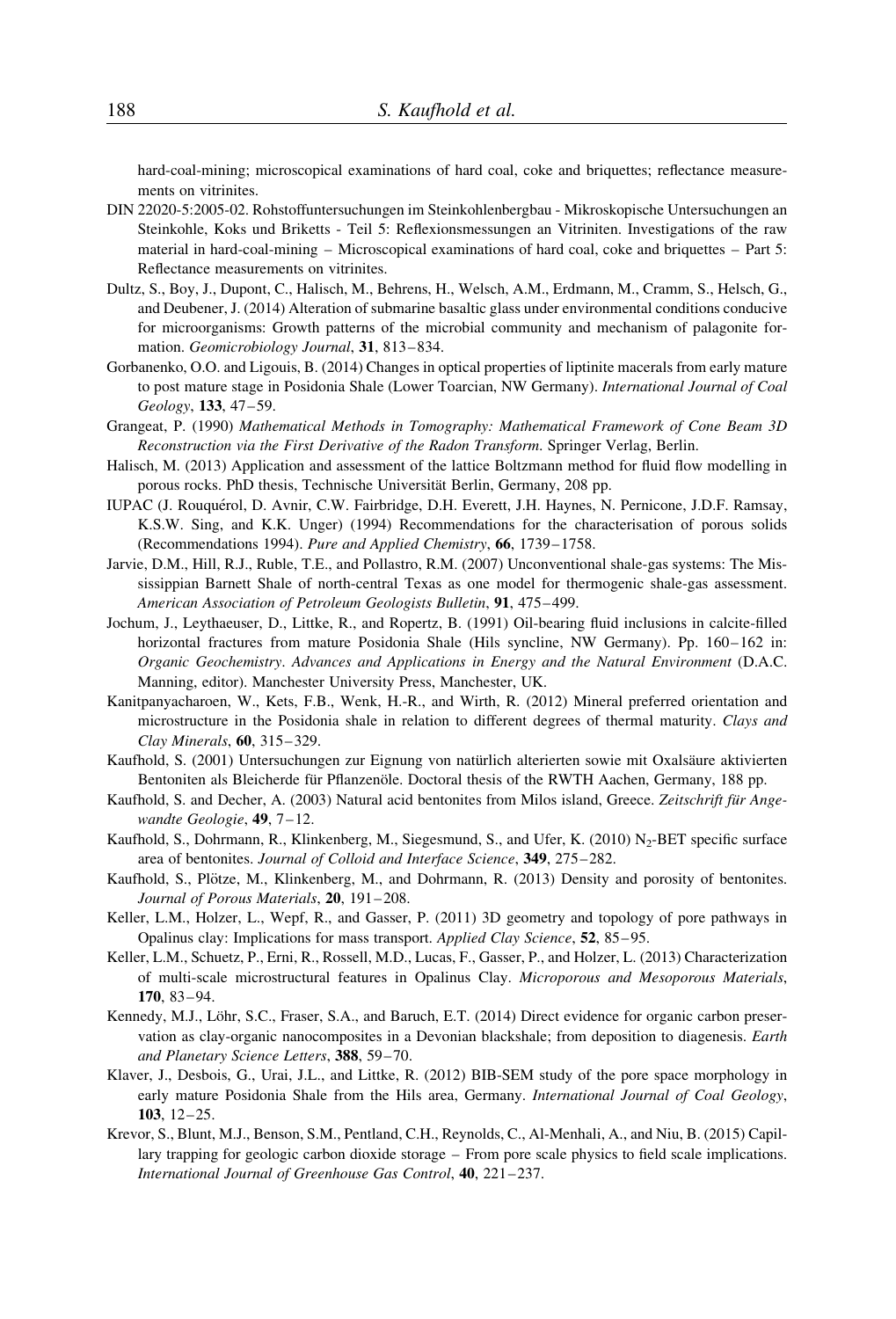- Littke, R., and Rullkötter, J. (1987) Mikroskopische und makroskopische Unterschiede zwischen Profilen unreifen und reifen Posidonienschiefers aus der Hilsmulde. Facies, 17, 171-179.
- Littke, R., Baker, D.R., and Leythaeuser, D. (1987) Microscopic and sedimentologic evidence for the generation and migration of hydrocarbons in Toarcian source rocks of different maturities. Advances in Organic Geochemistry, 13, 549–559.
- Littke, R., Baker, D.R., and Leythaeuser, D. (1988) Microscopic and sedimentologic evidence for the generation and migration of hydrocarbons in Toarcian source rocks of different maturities. Organic Geochemistry, 13, 549–559.
- Littke, R., Leythaeuser, D., Rullkötter, J., and Baker, D.R. (1991) Keys to the depositional history of the Posidonia Shale (Toarcian) in the Hils Syncline, northern Germany. Pp. 311–333 in: Modern and Ancient Continental Shelf Anoxia (R.V. Tyson, editor). Special Publications, 58, Geological Society, London.
- Loucks, R.G., Reed, R.M., Ruppel, S.C., and Jarvie, D.M. (2009) Morphology, genesis, and distribution of nanometer-scale pores in siliceous mudstones of the Mississippian Barnet shale. Journal of Sedimentary Research, 79, 848–861.
- Mann, U. (1987) Veränderung von Mineralmatrix und Porosität eines Erdölmuttergesteins durch einen Intrusivkörper (Lias epsilon 2-3: Hilsmulde, NW-Deutschland). Facies, 17, 181–188.
- Milliken, K.L., Rudnicki, M., Awwiller, D.N., and Zhang, T. (2013) Organic matter-hosted pore system, Marcellus formation (Devonian), Pennsylvania. American Association of Petroleum Geologists Bulletin, 97, 177–200.
- Modica, C.J. and Lapierre, S.G. (2012) Estimation of kerogen porosity in source rocks as a function of thermal transformation; example from the Mowry Shale in the Powder River basin of Wyoming. American Association of Petroleum Geologists Bulletin, 96, 87–108.
- Otsu, N. (1979) A threshold selection method from gray-level histograms. IEEE Transactions on Systems, Man, and Cybernetics, SMC-9, 62-66.
- Passey, Q.R., Bohacs, K.M., Esch, W.L., Klimentidis, R., and Sinah, S. (2010) From Oil-Prone Source Rock to Gas-Producing Shale Reservoir – Geologic and Petrophysical Characterization of Unconventional Shale-Gas Reservoirs. Paper SPE 131350, CPS/SPE International Oil and Gas Conference and Exhibition in China held in Beijing, China, 8–10 June 2010.
- Rexer, T.F., Mathia, E.J., Aplin, A.C., and Thomas, K.M. (2014) High-pressure methane adsorption and characterization of pores in Posidonia Shales and isolated kerogens. Energy Fuels, 28, 2886–2901.
- Ropertz, B. (1994) Wege der primären Migration: Eine Untersuchung über Porennetze, Klüfte und Kerogennetzwerke als Leitbahnen für den Kohlenwasserstoff-Transport. PhD study FZJ, Institut für Chemie und Dynamik der Geosphäre 4: Erdöl und Organische Geochemie, 358 pp.
- Ross, D.J.K. and Bustin, R.M. (2007) Impact of mass balance calculations on adsorption capacities in microporous shale gas reservoirs. Fuel, 86, 2696–2706.
- Ross, D.J.K. and Bustin, R. M. (2008) The Importance of Pore Structural Heterogeneities for Shale Gas Reservoir Evaluation. American Association of Petroleum Geologists Datapages – Search and Discovery Article #110071.
- Ross, D.J.K. and Bustin, R.M. (2009) The importance of shale composition and pore structure upon gas storage potential of shale gas reservoirs. Marine and Petroleum Geology, 26, 916–927.
- Rullko¨tter, J., Leythaeuser, D., Horsfield, B., Littke, R., Radke, M., Schaeffer, R.G., Schenk, H.-J., Schwochau, K., Witte, E.G., and Welte, D.H. (1988) Organic matter maturation under the influence of a deep intrusive heat source: A natural experiment for quantitation of hydrocarbon generation and expulsion from a petroleum source rock (Toarcian shale, northern Germany). Organic Geochemistry, 13, 847–856.
- Schieber, J. (2011) Shale Microfabrics and Pore Development An Overview with Emphasis on the Importance of Depositional Processes. Recovery – 2011 CSPG CSEG CWLS Convention.
- Schlömer, S. and Krooss, B.M. (1997) Experimental characterization of the hydrocarbon sealing efficiency of cap rocks. Marine and Petroleum Geology, 14, 565–580.
- Taylor, G.H., Teichmüller, M., Davis, A., Diessel, C.F.K., Littke, R., and Robert, P. (1998) Organic Petrology. Gebr, Borntraeger, Berlin, 704 pp.
- Teichmüller, M. and Ottenjann, K. (1977) Liptinite und lipoid Stoffe in einem Erdölmuttergestein. Erdöl Kohle, 30, 387–398.